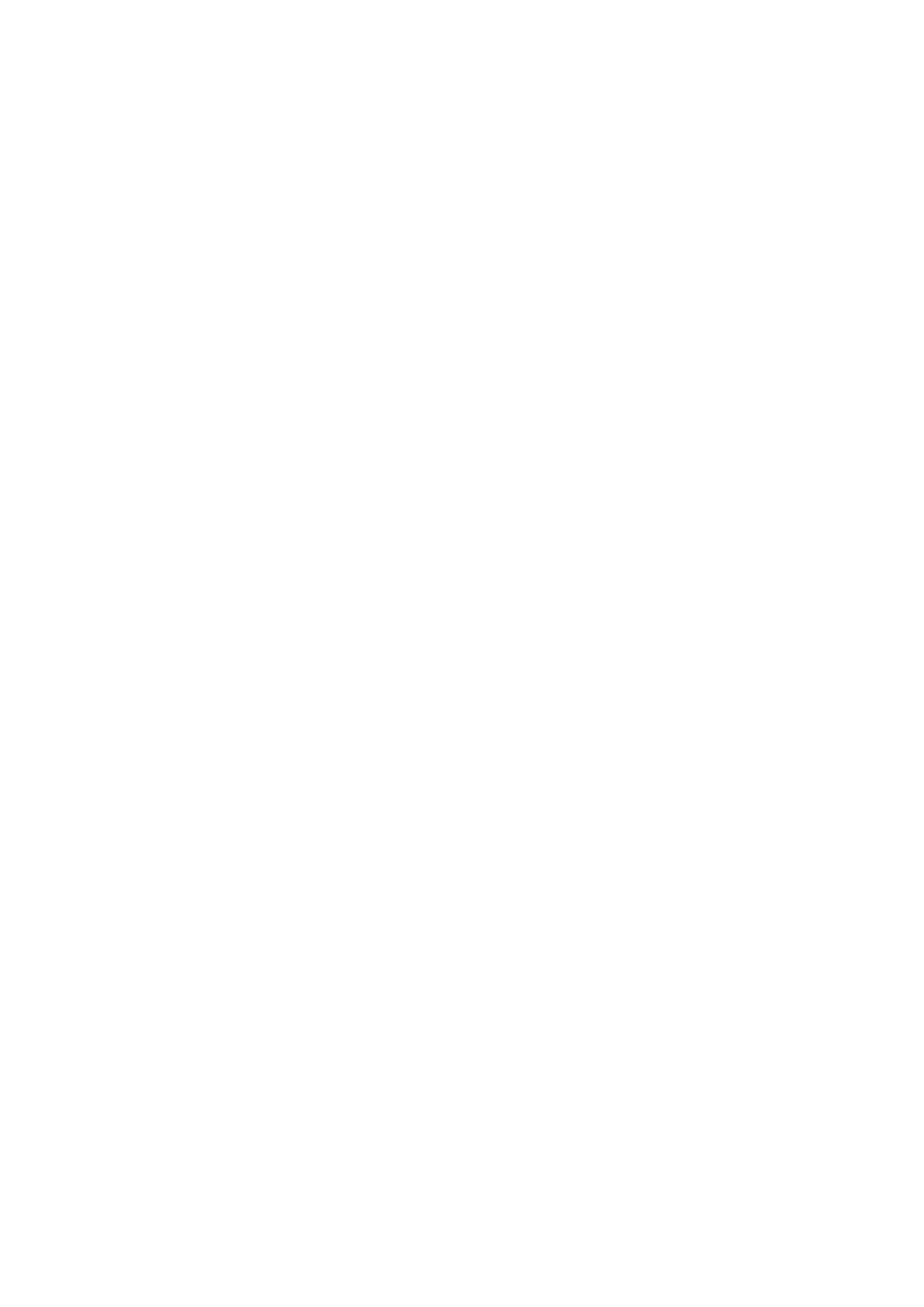# **Contents**

| 1                                                                                              |                                                                                                   |    |  |  |  |
|------------------------------------------------------------------------------------------------|---------------------------------------------------------------------------------------------------|----|--|--|--|
| 2                                                                                              |                                                                                                   |    |  |  |  |
| 3                                                                                              |                                                                                                   |    |  |  |  |
| 4                                                                                              | Requirements for design and raw materials                                                         | 7  |  |  |  |
| 4.1                                                                                            | Requirements for design                                                                           |    |  |  |  |
| 4.2                                                                                            | Requirements for raw materials                                                                    | 8  |  |  |  |
| 5                                                                                              | Technical requirements                                                                            | 9  |  |  |  |
| 5.1                                                                                            | Electronic cigarette device                                                                       | 9  |  |  |  |
| 5.2                                                                                            | E-atomization material                                                                            | 9  |  |  |  |
| 5.3                                                                                            | Electronic cigarette emissions                                                                    | 10 |  |  |  |
| 6                                                                                              | Test methodologies                                                                                | 10 |  |  |  |
| 6.1                                                                                            | Electronic cigarette device                                                                       | 10 |  |  |  |
|                                                                                                | 6.2 E-atomization material                                                                        | 11 |  |  |  |
| 6.3                                                                                            | Electronic cigarette emissions                                                                    | 12 |  |  |  |
| $\overline{7}$                                                                                 | Labelling and product instructions                                                                | 12 |  |  |  |
| 7.1                                                                                            | Labelling                                                                                         | 12 |  |  |  |
|                                                                                                | 7.2 Product instructions                                                                          | 12 |  |  |  |
|                                                                                                | Annex A (normative) Additives permitted to use in e-atomization materials and their maximum usage |    |  |  |  |
|                                                                                                |                                                                                                   |    |  |  |  |
|                                                                                                | Annex B (normative) Test method for atomization area temperature                                  | 17 |  |  |  |
|                                                                                                | Annex C (normative) Determination of 2,3-butanedione in e-atomization material                    | 19 |  |  |  |
|                                                                                                | 23<br>Annex D (normative) Standard conditions for electronic cigarette vaping                     |    |  |  |  |
|                                                                                                | Annex E (normative) Determination of nicotine released in electronic cigarette emissions<br>25    |    |  |  |  |
| Annex F (normative) Determination of formaldehyde, acetaldehyde, acrolein, and 2,3-buranedione |                                                                                                   |    |  |  |  |
|                                                                                                |                                                                                                   |    |  |  |  |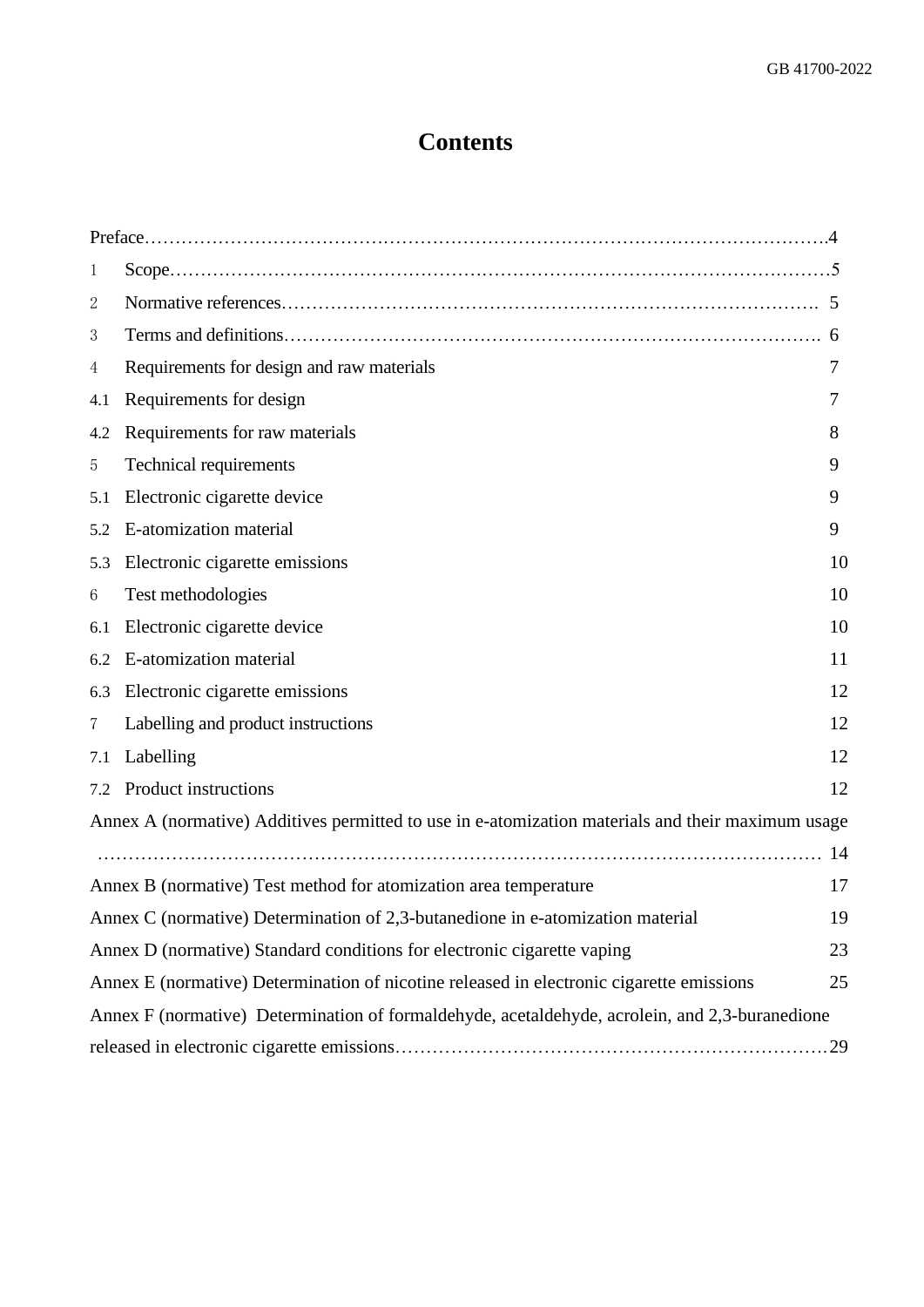# **Preface**

This document was drafted in accordance with the rules given in GB/T 1.1-2020 *Guidelines for Standardization – Part 1: Structure and Drafting Rules of Standardization Documents*.

Note that some of the contents in this document may involve patents. The issuer of this document does not assume the responsibility for identifying patents.

This document was proposed by the State Tobacco Monopoly Administration which is the focal point for this work.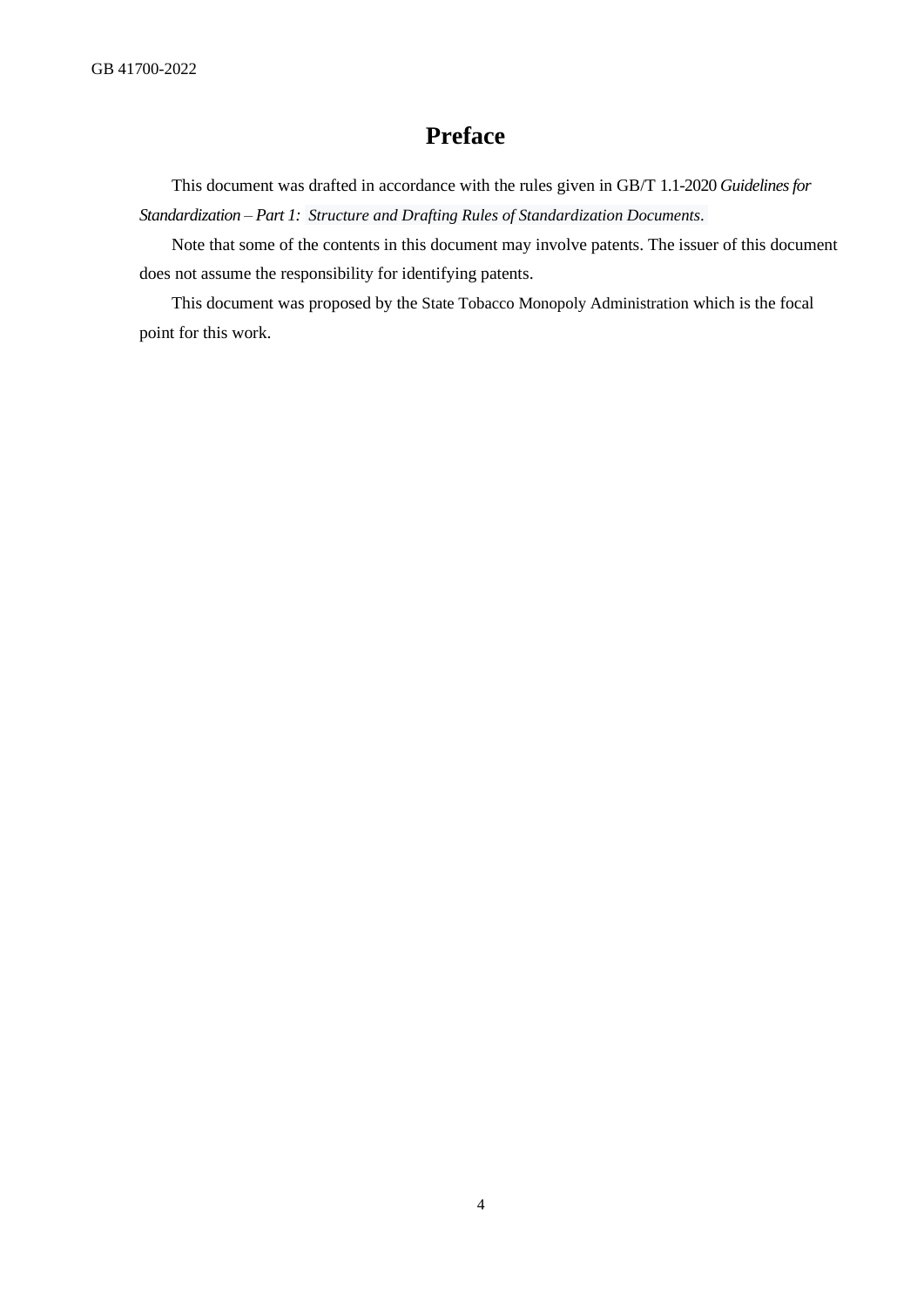# **Electronic Cigarettes**

#### <span id="page-4-0"></span>**1 Scope**

This document defines the terms and definitions of electronic cigarettes, specifies the requirements for e-cigarette design and raw materials and technical requirements, describes the test methodologies, labelling and product instructions.

This document is not applicable for other tobacco products.

#### <span id="page-4-1"></span>**2 Normative references**

The contents of the following documents constitute essential provisions of this document through the normative references in the text. For dated references, only the edition cited applies. For undated references, the latest edition of the referenced document, including any amendments applies. GB/T 1540-2002 Paper and board - Determination of water absorption - Cobb method GB/T 2423.7-2018 Environmental test Part 2: Test methodologies test Ec: Shock caused by rough handling (mainly for equipment type samples) GB/T 4208-2017 Enclosure protection class (IP code) GB 4343.1 Electromagnetic compatibility requirements for household appliances, power tools and similar apparatus - Part 1: Emission GB 4706.1 Household and similar electrical appliances - Safety - Part 1: General requirements GB 4806.1 National Food Safety Standards - General safety requirements for food contact materials and products GB 4806.3 National Food Safety Standards - Enamel products GB 4806.4 National Food Safety Standards – Ceramic products GB 4806.5 National Food Safety Standards – Glassware GB 4806.6 National Food Safety Standards – Food contact plastics and resin GB 4806.7 National Food Safety Standards - Food contact plastic materials and products GB 4806.8 National Food Safety Standards – Food contact paper and cardboard materials and products GB 4806.9 National Food Safety Standards - Food contact metal materials and products GB 4806.10 National Food Safety Standards – Food contact paints and coatings GB 4806.11 National Food Safety Standards – Food contact rubber materials and products GB 5009.11 National Food Safety Standards - Determination of total and inorganic arsenic in foods GB 5009.11 – 2014 National Food Safety Standards – Determination of total arsenic and [inorganic](javascript:;) [arsenic](javascript:;) GB 5009.74 National Food Safety Standards - Heavy metal limit test in food additives GB 5749 Hygienic standards of drinking water GB/T 6682 Water for analytical laboratory use - Specification and test methods

GB/T 16450 Routine analytical cigarette smoking machine - Definitions and standard conditions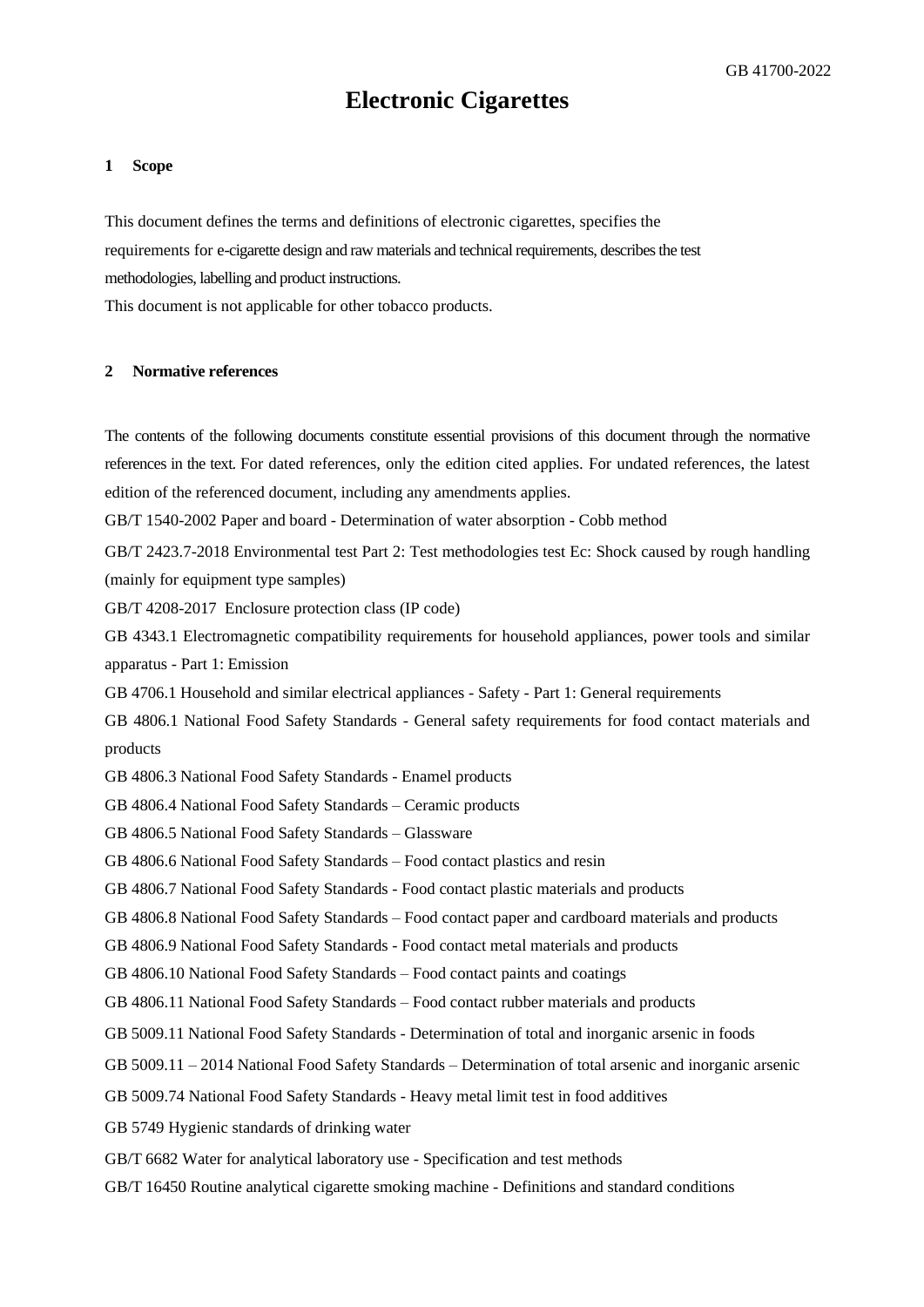GB/T 26572 Limit requirements for restricted substances in electrical and electronic products

GB 29216 National Food Safety Standards – Additives - [Propylene](javascript:;) [glycol](javascript:;)

GB 29950 National Food Safety Standards – Additives – Glycerin

GB/T 41701-2022 E-liquid - Determination of nicotine, propylene glycol and glycerin - Gas chromatography

SJ/T 11364 Marking for the Restriction of Hazardous Substances in Electrical and Electronic Products SJ/T 11796 General specifications for lithium-ion batteries and battery packs for electronic cigarettes YC/T 164 Tobacco flavors

YC/T 559 Determination of characteristic components of tobacco – determination of alkaloids - gas chromatography-mass spectrometry joint method and gas chromatography-tandem mass spectrometry

#### <span id="page-5-0"></span>**3 Terms and definitions**

The following terms and definitions apply to this document:

3.1

Electronic cigarette

Electronic delivery system that produces inhalable aerosols.

Note: It does not include cigarettes.

3.2

E-atomization material

The mixture and auxiliary substances that can be atomized fully or partially into inhalable nicotinecontaining aerosols by electronic device.

3.3

E-liquid

E-atomization material in liquid form.

3.4

Electronic cigarette device

Electronic device that atomizes e-atomization material into inhalable aerosols.

3.5

Electronic cigarette modules

An independent module or combination of modules that make up an electronic cigarette. Note: Any products that form an independent part of e-cigarettes and can be sold independently.

3.6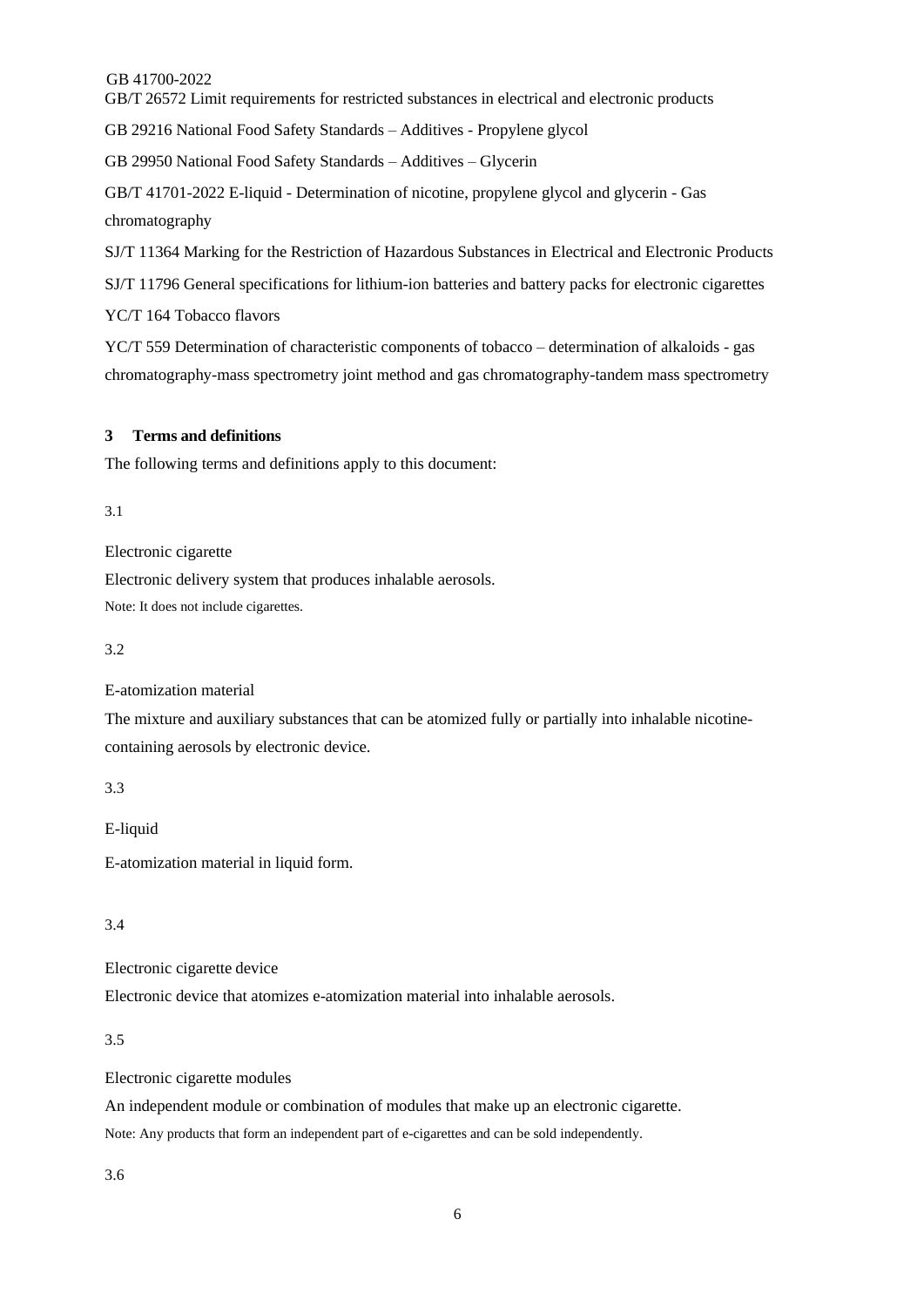#### Cartridge

An electronic cigarette module that contains e-atomization material.

3.7

Atomization agent

Substances in the e-atomization material that can be atomized into the main particulate component of the aerosol.

Note: They are generally glycerin, propylene glycol and water.

3.8

Additive in e-atomization material

Substances added to e-atomization material for the purpose of improving quality, preventing deterioration, and other functions.

3.9

Electronic cigarette material

Materials used in the manufacture of e-cigarettes except the e-atomization material.

3.10

Electronic cigarette emissions Aerosols from smoking e-cigarettes.

3.11

Emission amount

The amount of a substance or a type of substances in electronic cigarette emissions under standard smoking conditions.

#### <span id="page-6-0"></span>**4 Requirements for e-cigarette design and raw materials**

4.1 Requirements for design

4.1.1 E-cigarette device

4.1.1.1 The general safety design of e-cigarette device should be in line with GB 4706.1.

4.1.1.2 The electromagnetic compatibility design of e-cigarette device should be in line with GB 4343.1.

4.1.2 Electronic cigarette material

4.1.2.1 Materials in contact with oral cavity, e-atomization material and electronic cigarette emissions should meet the requirements of GB 4806.1, GB 4806.3 - GB 4806.11.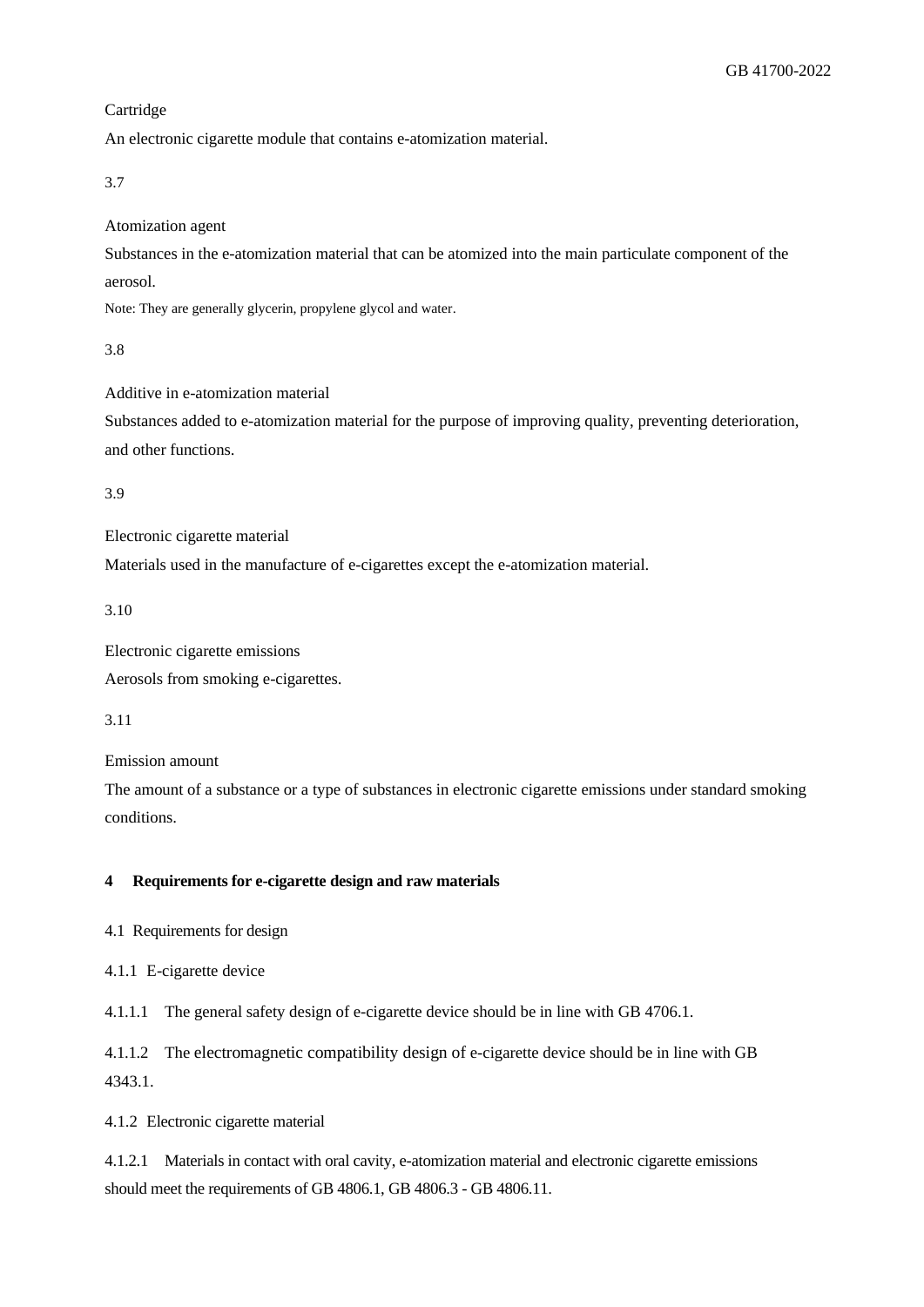4.1.2.2 Materials that do not come into contact with oral cavity, e-atomization material and electronic cigarette emissions shall comply with the requirements for the limits of restricted substances set out in GB/T 26572.

4.1.3 E-atomization materials

4.1.3.1 They should not be inducive to minors and should not give the product a flavor profile other than that of tobacco.

4.1.3.2 E-atomization materials should contain nicotine.

4.1.3.3 Additives in e-atomization material should be used according to the following principles:

a) The additives shall not increase the health risks under normal or reasonably foreseeable conditions of use.

b) They are technically essential.

c) The use of additives shall be minimized after the expected result is achieved.

d) They should not be used to flavor the product to be attractive to minors.

e) They should not be used to cover up the product's spoilage or other quality defects.

4.1.3.4 Substances that should not be used in e-atomization material include, but are not limited to:

a) substances that are carcinogenic, mutagenic, reproductively toxic, or toxic to the respiratory system;

b) additives and stimulants related to energy and vitality;

c) substances that may give consumers a misconception of health benefits or harm reduction;

substances that are used for dyeing only.

4.2 Requirements for raw materials

4.2.1 Lithium-ion batteries and battery packs

Should be in line with the requirements for labelling and safety set out in SJ/T 11796.

4.2.2 E-atomization material

4.2.2.1 Nicotine, nicotine salt and tobacco extracts

4.2.2.1.1 Nicotine extracted from tobacco should be used with nicotine purity not less than 99% (mass fraction).

4.2.2.1.2 It is permitted to use the benzoate, tartrate, lactate, levulinate, malate and citrate salts of nicotine that are synthesized from nicotine, and the preparation of the above salts of nicotine should meet the requirements set out in 4.2.2.1.1.

4.2.2.1.3 Other tobacco extracts should meet the technical requirements set out in YC/T 164.

4.2.2.2 E-atomization agent

4.2.2.2.1 Propylene glycol should meet the requirements set out in GB 29216.

4.2.2.2.2 Glycerol should meet the requirements set out in GB 29950.

4.2.2.2.3 Water should meet the requirements set out in GB 5749.

4.2.2.3 Additives in e-atomization material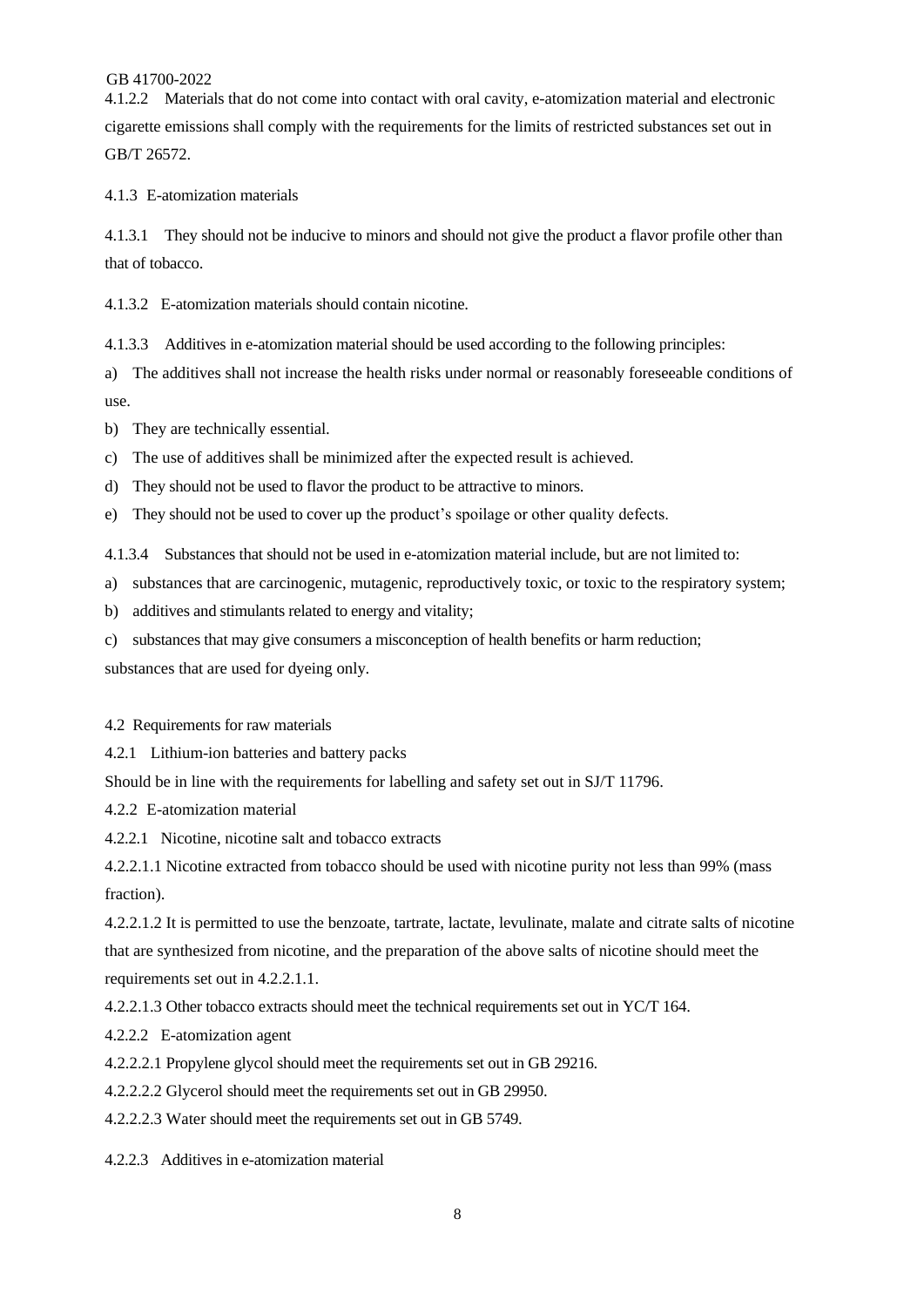The use of additives in e-atomization material should meet the following requirements:

a) Additives permitted to be used in e-atomization material and their maximum limits are shown in Annex A.

b) The toxicological properties and safety risks of the use of other additives should be assessed to ensure that they do not increase health risks to users. The assessment includes, but is not limited to, the safety of consumption, the safety of inhalation, and the safety under the conditions of use of the e-cigarette.

c) For additives with national food safety standards, the requirements of these standards shall be met; for additives without such standards, provisions on the purity, impurities, and pollutants shall be made by the enterprises.

d) Attention should be paid to the information about any changes in the safety risks of the substances used in order to make timely adjustment.

#### **5 Technical requirements**

<span id="page-8-0"></span>5.1 Electronic cigarette device

#### 5.1.1 Filling-proof

Electronic cigarette device and cartridges should have a closed structure to prevent manual filling.

5.1.2 Leakage proof

Electronic cigarette device and cartridges using e-liquid should have good sealability and should not leak.

5.1.3 Protection against start-up

Electronic cigarette device should be childproof and have protection against accidental start-up.

5.1.4 Atomization area temperature

It should not be over 350℃.

5.1.5 Waterproof

It should meet the IPX4 protection level requirements in Chapter 6 of GB/T 4208-2017.

5.1.6 Pressure relief safety

When the pressure inside the electronic cigarette device increases due to the failure of the battery, the direction of pressure relief should not be the same as that of suction.

5.1.7 Resilience to fall

An electronic cigarette device should not ignite or explode after falling.

5.2 E-atomization material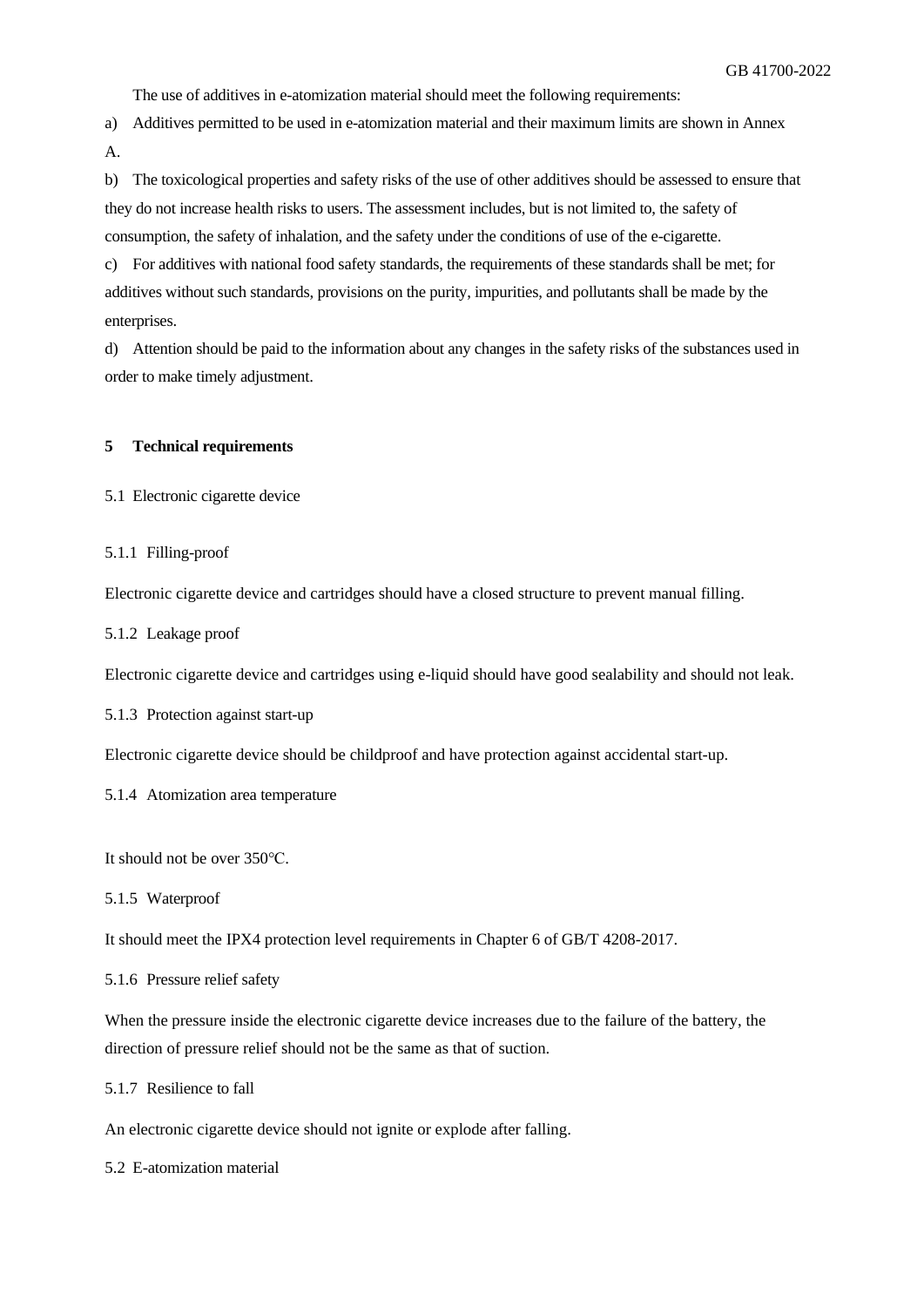#### 5.2.1 Nicotine

Nicotine in e-atomization material should not be over 20 mg/g and the total amount of nicotine not over 200 mg.

5.2.2 Impurities and contaminants

They should meet the requirements in Table 1.

Table 1 Requirements of impurities and contaminants in e-atomization material

mg/kg

| Items                         | Measurements |
|-------------------------------|--------------|
| 2,3- butanedione              |              |
| Heavy metals (in terms of Pb) | - 10         |
| Arsenic (in terms of As)      |              |

#### 5.3 Electronic cigarette emissions

#### 5.3.1 Nicotine emission

Nicotine emission of each puff should be not over 0.2 mg.

5.3.2 Carbonyl compound emissions

The emission per puff should meet the requirements in Table 2.

Table 2 Requirements of carbonyl compounds in electronic cigarette emissions

|                 | μg                  |
|-----------------|---------------------|
| Items           | <b>Measurements</b> |
| Formaldehyde    | $\leq 7.0$          |
| Acetaldehyde    | $\leq 30.0$         |
| Acrolein        | $\leq 5.0$          |
| 2,3-Butanedione | $< \!\! 2.5$        |

#### **6 Test methodologies**

#### <span id="page-9-0"></span>6.1 Electronic cigarette device

#### 6.1.1 Filling-proof

For e-cigarettes or cartridges filled with e-liquid, visually check if additional substances can be added.

#### 6.1.2 Leakage proof

Place e-cigarettes or cartridges filled with e-liquid in the most unfavorable direction possible on the absorbent paper that meet the GB/T 1540 requirements for at least 6 hours. Visually check if there are traces of e-liquid on the absorbent paper.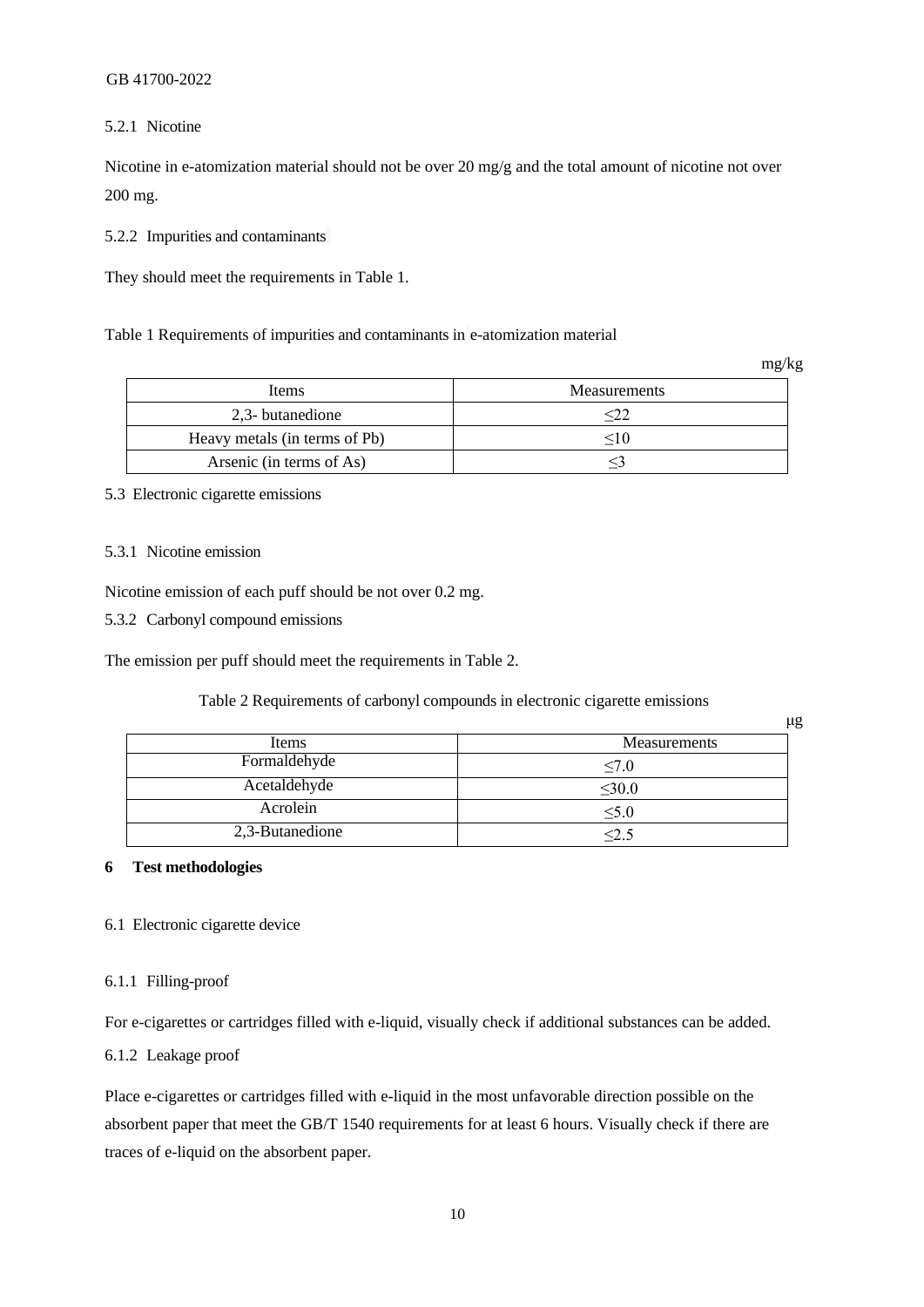#### 6.1.3 Protection against start-up

Check in accordance with the information contained in the instructions and verify if there is protection against start-up and whether it is functioning.

6.1.4 Atomization area temperature

Should be in line with the requirements in Annex B.

6.1.5 Waterproof

Implement the provisions of Item 14.2.4 of GB/T 4208-2017. Visually inspect to determine if there is a fire or explosion.

After the waterproof test, completely discharge the e-cigarette and then fully recharge it. Visually inspect to determine if there is a fire or explosion.

6.1.6 Pressure relief safety

Overcharge the fully charged battery of the electronic cigarette device that has been installed ready for use, with the voltage incrementally added at  $0.1V$  per step for 5 min until n x  $6.0$  v. Check visually if there is pressure release; if yes, check visually if the direction of pressure release is the same as that of suction.

Note: n refers to the number of batteries or battery packs in series.

#### 6.1.7 Resilience to fall

Have the electronic cigarette assembled into the state ready for use and the battery fully charged; drop it freely in accordance with GB/T 2423.7-2018 5.2 at the height of 1.5 meters. Drop it vertically twice with each end downwards each time and horizontally once. Visually inspect to determine if there is a fire or explosion.

After the drop, completely discharge the e-cigarette and then fully recharge it. Visually inspect to determine if there is a fire or explosion.

#### <span id="page-10-0"></span>6.2 E-atomization material

#### 6.2.1 Nicotine

The nicotine concentration in the e-liquid is measured according to GB/T 41701, and that in the solid eatomization material is measured according to YC/T 559. The total amount of nicotine is calculated according to the mass of e-atomization material.

6.2.2 2,3-Butanedione

Implement the provisions of Annex C.

6.2.3 Heavy metal (in terms of Pb)

Implement the provisions of GB 5009.74.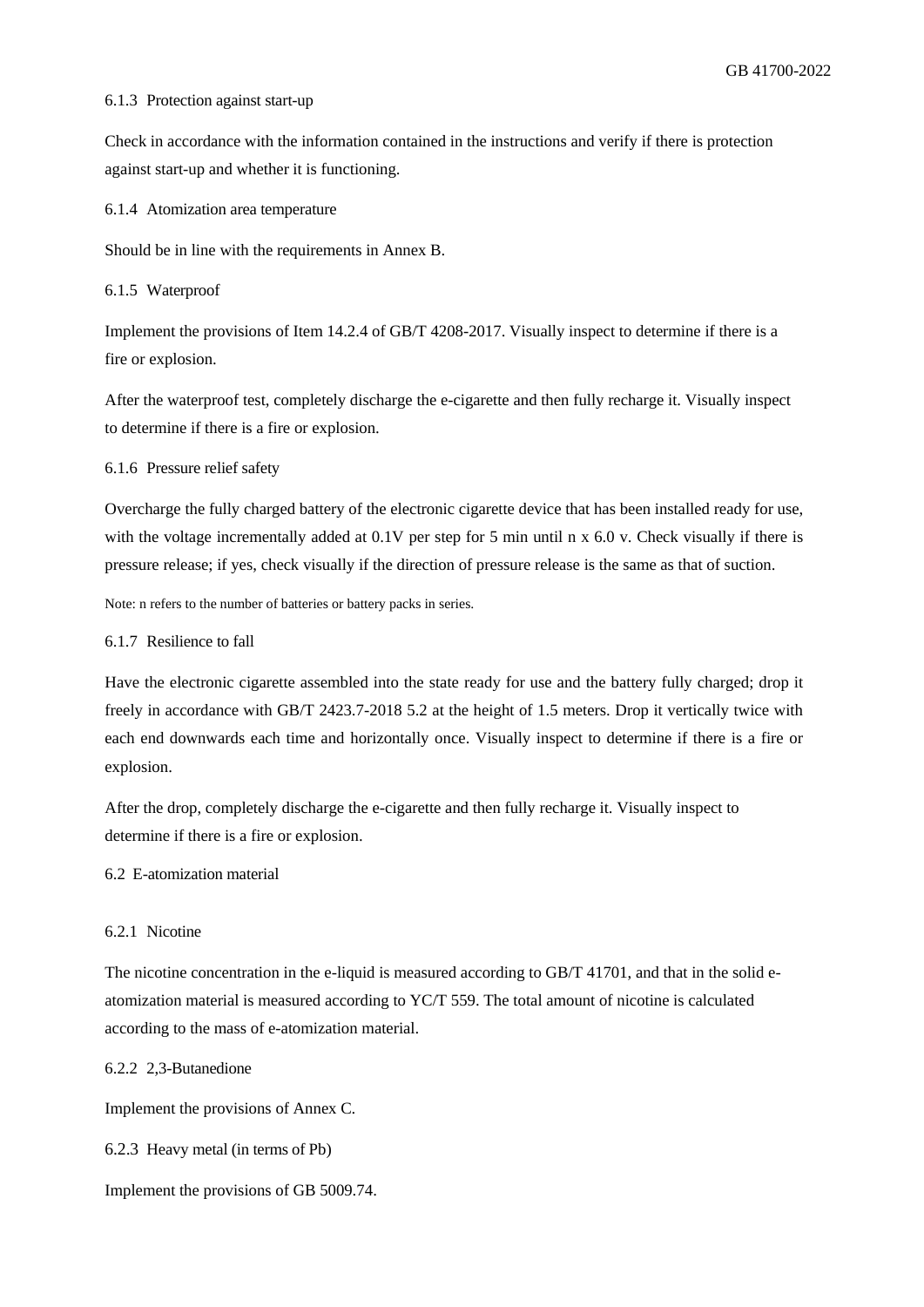6.2.4 Arsenic (in terms of As)

Implement the provisions of Act 1, Chapter 1 of GB 5009.11-2014.

<span id="page-11-0"></span>6.3 Electronic cigarette emissions

6.3.1 Nicotine emission

Implement the provisions of Annexes D and E.

6.3.2 Carbonyl compound emissions

Implement the provisions of Annexes D and F.

#### <span id="page-11-1"></span>**7 Labelling and product instructions**

#### <span id="page-11-2"></span>7.1 Labelling

7.1.1 The following information but not limited to the following information should be labelled on products of electronic cigarettes:

a) List of components of e-atomization material, in descending order of mass fraction, down to 0.1%;

b) Nicotine concentration and total nicotine of e-atomization material, in terms of mg/g and mg respectively;

c) E-liquid volume or mass of solid e-atomization material, in terms of mL and g, respectively;

d) The labelling of restricted use of hazardous substances in electrical and electronic products should be in

line with the provisions on the restricted use of hazardous substances and labelling of SJ/T 11364;

e) Health warnings should be in line with the relevant provisions of national regulations.

7.1.2 The following information but not limited to the following information should be labelled on products of electronic cigarette modules:

a) Names and model of the matching modules and the requirements for matching the module with other parts of the electronic cigarette;

b) If electronic cigarette device components are included, information listed in 7.1.1d) and 7.1.1e) should be provided;

c) If it contains e-atomization material, information listed in 7.1.1a), 7.1.1b) and 7.1.1c) should be provided.

7.1.3 In case the labelling cannot be displayed on the product due to the limitation of volume, shape, surface material or functional limitations, it should be marked on the sales package.

<span id="page-11-3"></span>7.2 Product instructions

7.2.1 The electronic cigarette product instruction should specify:

a) Precautions in installation, operation and use and information of contraindications, emergency measures, etc;

b) Instructions on product installation, operation and use, if necessary, with illustrations, including instructions on the protection against start-up;

c) Product performance and technical indicators;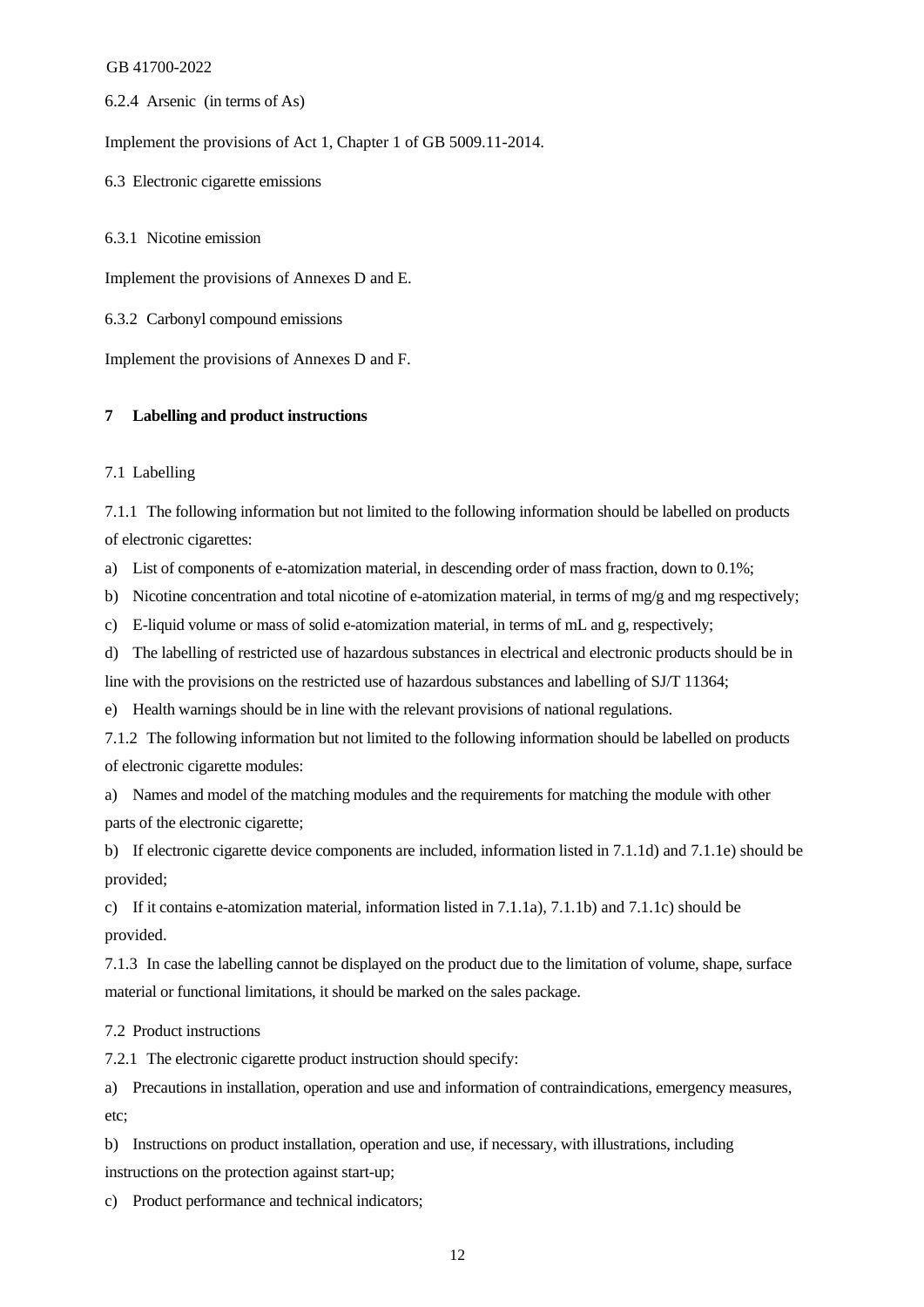- d) Information of methods of cleaning, care and maintenance of the product and after-sales service;
- e) List of components of e-atomization materials, in descending order of mass fraction, down to 0.1%;
- f) Nicotine concentration and total nicotine of e-atomization material, in terms of mg/g and mg respectively;
- g) E-liquid volume or mass of solid e-atomization material, in terms of mL and g, respectively;
- h) The labelling of restricted use of hazardous substances in electrical and electronic products should be in
- line with the provisions on the restricted use of hazardous substances and labelling of SJ/T 11364;
- i) Health warnings should be in line with the relevant provisions of national regulations.

7.2.2 The electronic cigarette module product instructions should specify:

a) Information listed in 7.2.1a), 7.2.1b) and 7.2.1i);

b) Names and model of the matching modules, requirements for matching the module with other parts of the electronic cigarette and installation method;

c) If electronic cigarette device components are included, information listed in 7.2.1c), 7.2.1d) and 7.2.1h) should be provided;

d) If it contains e-atomization material, information listed in 7.2.1e), 7.2.1f) and 7.2.1g) should be provided.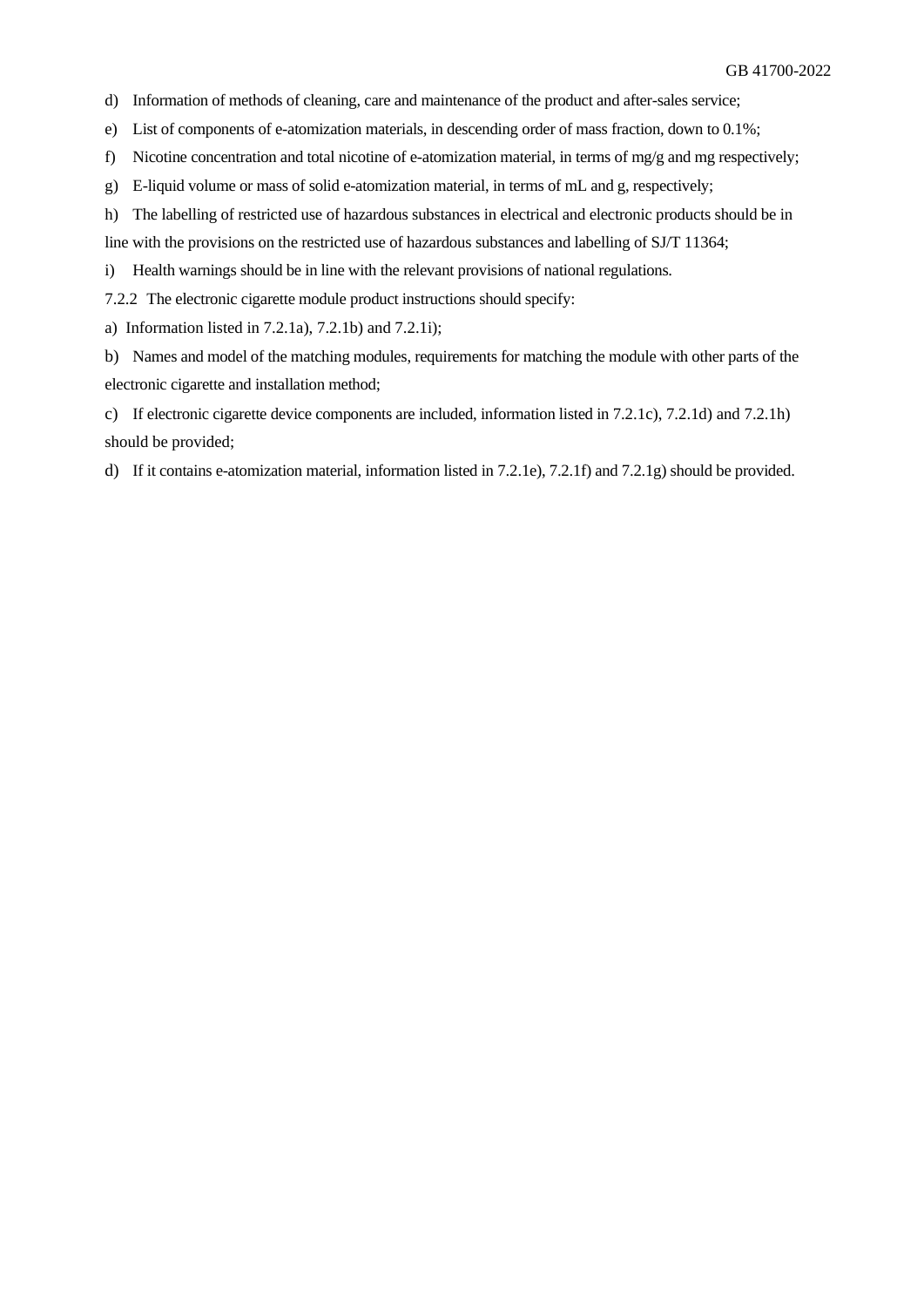#### **Annex A**

#### (normative)

### <span id="page-13-0"></span>**Additives permitted to use in e-atomization materials and thei[r maximum usage](javascript:;)**

<span id="page-13-1"></span>Table A.1 provides the list of additives permitted to use in e-atomization materials and their [maximum usage.](javascript:;)

| Table A.1 Additives permitted to use in e-atomization materials and their maximum usage |  |  |  |  |
|-----------------------------------------------------------------------------------------|--|--|--|--|

| SN             | Chinese names <sup>a</sup>   | Engish names                                       | CAS code        | Maximal usage<br>(mg/g) |
|----------------|------------------------------|----------------------------------------------------|-----------------|-------------------------|
| 1              | 2,3-二甲基吡嗪                    | 2,3-DIMETHYL PYRAZINE                              | 5910-89-4       | 1                       |
| $\mathbf{2}$   | 2,5-二甲基吡嗪                    | 2,5-DIMETHYL PYRAZINE                              | $123 - 32 - 0$  | $\overline{4}$          |
| 3              | 2,3,5-三甲基吡嗪                  | 2,3,5-TRIMETHYLPYRAZINE                            | 14667-55-1      | 5                       |
| $\overline{4}$ | 2-乙酰基吡嗪                      | 2-ACETYLPYRAZINE                                   | 22047-25-2      | 25                      |
| 5              | 2-乙酰基吡啶                      | 2-ACETYLPYRIDINE                                   | 1122-62-9       | $7\phantom{.0}$         |
| 6              | 2-乙酰基吡咯                      | 2-ACETYLPYRROLE                                    | 1072-83-9       | 5                       |
| $\overline{7}$ | 2-乙酰基噻唑                      | 2-ACETYLTHIAZOLE                                   | 24295-03-2      | $\mathbf{1}$            |
| $\,8\,$        | 2-乙酰基呋喃                      | 2-ACETYLFURAN                                      | 1192-62-7       | $\mathbf{1}$            |
| 9              | α-当归内酯                       | α-ANGELICA LACTONE                                 | 591-12-8        | $\mathbf{1}$            |
| 10             | γ-戊内酯                        | γ-VALEROLACTONE                                    | 108-29-2        | 10                      |
| 11             | γ-己内酯                        | γ-HEXALACTONE                                      | 695-06-7        | 5                       |
| 12             | γ-庚内酯                        | γ-HEPTALACTONE                                     | $105 - 21 - 5$  | 5                       |
| 13             | γ-辛内酯                        | γ-OCTALACTONE                                      | $104 - 50 - 7$  | 10                      |
| 14             | γ-十二内酯                       | γ-DODECALACTONE                                    | 2305-05-7       | 5                       |
| 15             | 二氢猕猴桃内酯                      | DIHYDROACTINIDIOLIDE                               | 17092-92-1      | $\mathbf{1}$            |
|                | 3-羟基-4,5-二甲基                 |                                                    |                 | 10                      |
| 16             | -2 (5H) 呋喃酮                  | 4,5-DIMETHYL-3-HYDROXY-2,5-DIHYDR<br>OFURAN-2-ONE  | 28664-35-9      |                         |
| 17             | 4-羟基-2,5-二甲基                 | 2,5-DIMETHYL-4-HYDROXY-3 (2H) -FURA<br><b>NONE</b> | 3658-77-3       | 10                      |
| 18             | -3 (2H) 呋喃酮<br>2,6,6-三甲基-2-环 | 2,6,6-TRIMETHYLCYCLOHEX-2-ENE-1,4-                 | 1125-21-9       | 1                       |
|                | 己烯-1,4-二酮                    | <b>DIONE</b>                                       |                 |                         |
| 19             | α-紫罗兰酮                       | α-IONONE                                           | $127 - 41 - 3$  | $\overline{3}$          |
| 20             | β-突厥酮                        | β-DAMASCONE                                        | 23726-92-3      | 50                      |
| 21             | β-紫罗兰酮                       | $\beta$ -IONONE                                    | $79-77-6$       | 3                       |
| 22             | 突厥烯酮                         | <b>DAMASCENONE</b>                                 | 23696-85-7      | 20                      |
| 23             | 覆盆子酮                         | 4- (4-HYDROXYPHENYL) -2-BUTANONE;                  | $5471 - 51 - 2$ | 20                      |
|                |                              | <b>RASPBERRY KETONE</b>                            |                 |                         |
| 24             | 甲基环戊烯醇酮                      | METHYLCYCLOPENTENOLONE                             | 765-70-8        | 20                      |
| 25             | 杨梅醛                          | ETHYL METHYL PHENYLGLYCIDATE                       | $77 - 83 - 8$   | 3                       |
| 26             | 对甲氧基苯甲醛                      | 4-METHOXYBENZALDEHYDE                              | $123 - 11 - 5$  | 20                      |
| 27             | 柠檬醛                          | <b>CITRAL</b>                                      | 5392-40-5       | 100                     |
| 28             | 糠醛                           | <b>FURFURAL</b>                                    | $98 - 01 - 1$   | 100                     |
| 29             | 乙醇                           | <b>ETHANOL</b>                                     | $64 - 17 - 5$   | 5                       |
| 30             | 异戊醇                          | ISOAMYL ALCOHOL                                    | $123 - 51 - 3$  | 15                      |
| 31             | 糠醇                           | <b>FURFURYL ALCOHOL</b>                            | 98-00-0         | 10                      |
| 32             | 香叶醇                          | <b>GERANIOL</b>                                    | $106 - 24 - 1$  | 15                      |
| 33             | 叶醇                           | cis-3-HEXEN-1-OL                                   | 928-96-1        | 5                       |
| 34             | 芳樟醇                          | <b>LINALOOL</b>                                    | 78-70-6         | 15                      |
| 35             | 苯甲醇                          | <b>BENZYL ALCOHOL</b>                              | $100-51-6$      | 50                      |
| 36             | 苯乙醇                          | PHENETHYL ALCOHOL                                  | $60-12-8$       | 20                      |
| 37             | D,L-薄荷醇                      | D.L-MENTHOL                                        | $89-78-1$       | 60                      |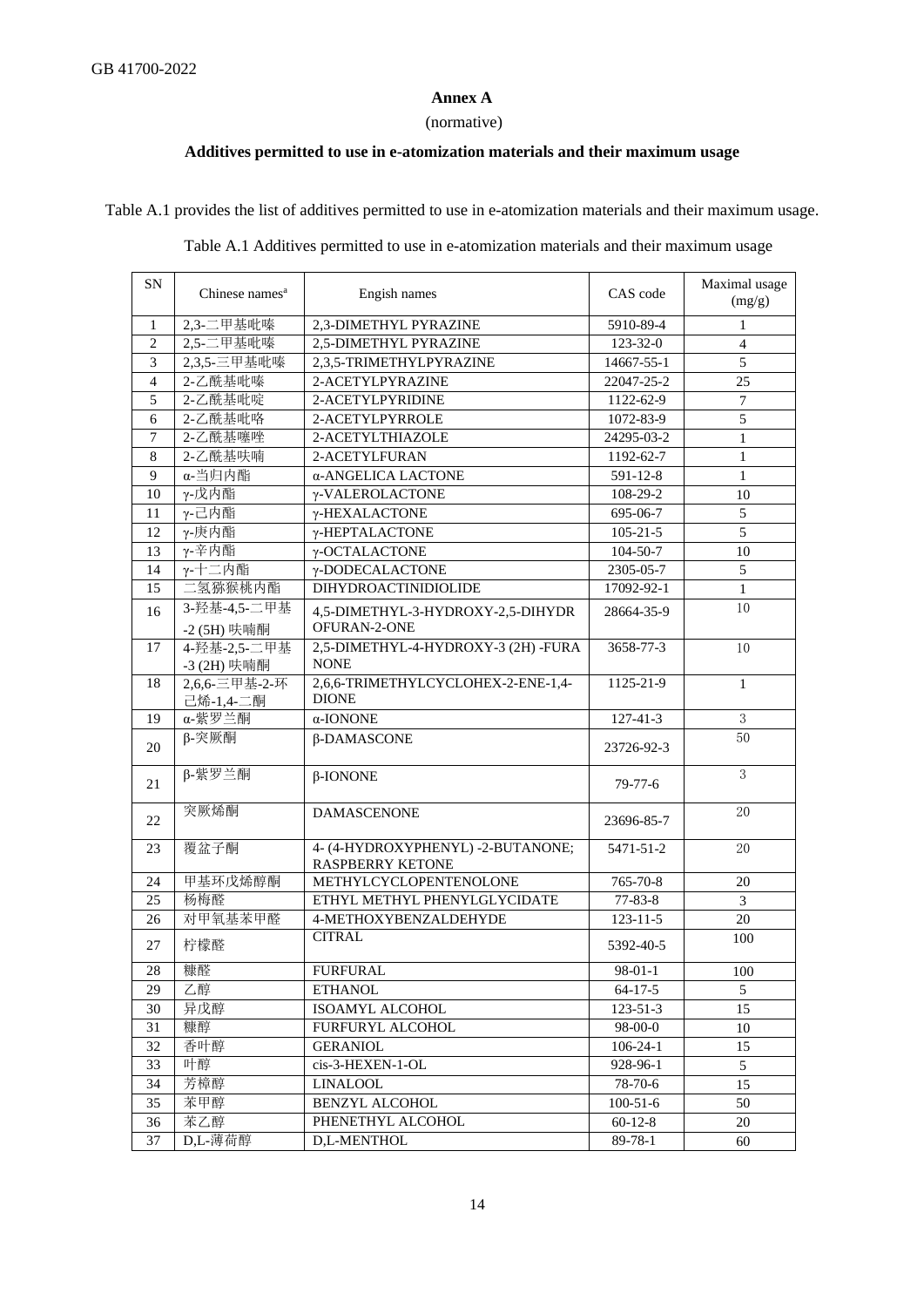| <b>SN</b> | Chinese names <sup>a</sup> | Engish names                      | CAS code       | Maximal amount<br>(mg/g) |
|-----------|----------------------------|-----------------------------------|----------------|--------------------------|
| 38        | 丁香酚                        | <b>EUGENOL</b>                    | $97 - 53 - 0$  | 50                       |
| 39        | 茶多酚                        | TEA POLYPHENOL                    | 84650-60-2     | 0.4                      |
| 40        | 麦芽酚                        | <b>MALTOL</b>                     | 118-71-8       | 10                       |
| 41        | 乙基麦芽酚                      | ETHYL MALTOL                      | 4940-11-8      | 60                       |
| 42        | 香兰素                        | <b>VANILLIN</b>                   | 121-33-5       | 20                       |
| 43        | 乙基香兰素                      | ETHYL VANILLIN                    | 121-32-4       | 20                       |
| 44        | D,L-酒石酸                    | D,L-TARTARIC ACID                 | 133-37-9       | 10                       |
| 45        | 乙酸                         | <b>ACETIC ACID</b>                | $64-19-7$      | 50                       |
| 46        | 丙酸                         | PROPIONIC ACID                    | 79-09-4        | 2.5                      |
| 47        | 丁酸                         | <b>BUTYRIC ACID</b>               | 107-92-6       | 50                       |
| 48        | 2-甲基丁酸                     | 2-METHYLBUTYRIC ACID              | 116-53-0       | 50                       |
| 49        | 乳酸                         | <b>LACTIC ACID</b>                | $50 - 21 - 5$  | 20                       |
| 50        | 柠檬酸                        | <b>CITRIC ACID</b>                | 77-92-9        | 50                       |
| 51        | 苯甲酸                        | <b>BENZOIC ACID</b>               | $65 - 85 - 0$  | 26                       |
| 52        | 乙酰丙酸                       | 4-OXOPENTANOIC ACID               | 123-76-2       | 28                       |
| 53        | 苹果酸                        | <b>MALICACID</b>                  | 6915-15-7      | 24                       |
|           |                            |                                   |                | 60                       |
| 54        | 乙酸乙酯                       | ETHYL ACETATE                     | 141-78-6       |                          |
| 55        | 乙酸丁酯                       | <b>BUTYL ACETATE</b>              | 123-86-4       | 20                       |
| 56        | 乙酸异丁酯                      | <b>ISOBUTYL ACETATE</b>           | 110-19-0       | 60                       |
| 57        | 乙酸异戊酯                      | <b>ISOAMYL ACETATE</b>            | 123-92-2       | 60                       |
| 58        | 乙酸庚酯                       | HEPTYL ACETATE                    | 112-06-1       | 50                       |
| 59        | 乙酸茴香酯                      | <b>ANISYL ACETATE</b>             | $104 - 21 - 2$ | 20                       |
| 60        | 乙酸苄酯                       | <b>BENZYL ACETATE</b>             | $140 - 11 - 4$ | 50                       |
| 61        | 乙酸糠酯                       | FURFURYL ACETATE                  | $623 - 17 - 6$ | 10                       |
| 62        | 乙酸香叶酯                      | <b>GERANYL ACETATE</b>            | 105-87-3       | 15                       |
| 63        | 乙酸叶醇酯                      | cis-3-HEXEN-1-YL ACETATE          | 3681-71-8      | 50                       |
| 64        | 乙酸薄荷酯                      | MENTHYL ACETATE                   | 16409-45-3     | 50                       |
| 65        | 乙酸苯乙酯                      | PHENETHYL ACETATE                 | 103-45-7       | 50                       |
| 66        | 丙酸乙酯                       | ETHYL PROPIONATE                  | $105 - 37 - 3$ | 20                       |
| 67        | 丁酸丁酯                       | <b>BUTYL BUTYRATE</b>             | 109-21-7       | 50                       |
| 68        | 丁酸乙酯                       | ETHYL BUTYRATE                    | 105-54-4       | 20                       |
| 69        | 丁酸异戊酯                      | <b>ISOAMYL BUTYRATE</b>           | $106 - 27 - 4$ | 50                       |
| 70        | 异戊酸乙酯                      | ETHYL ISOVALERATE                 | 108-64-5       | 50                       |
| 71        | 异戊酸异戊酯                     | ISOAMYL ISOVALERATE               | 659-70-1       | 50                       |
| $72\,$    | 己酸烯丙酯                      | ALLYLHEXANOATE                    | 123-68-2       | 3.9                      |
| 73        | 壬酸乙酯                       | ETHYL NONANOATE                   | 123-29-5       | 20                       |
| 74        | 苯甲酸甲酯                      | METHYL BENZOATE                   | $93 - 58 - 3$  | 20                       |
| 75        | 苯甲酸乙酯                      | ETHYL BENZOATE                    | $93 - 89 - 0$  | 30                       |
| 76        | 苯乙酸乙酯                      | ETHYL PHENYLACETATE               | 101-97-3       | 50                       |
| 77        | 二氢茉莉酮酸甲酯                   | METHYL DIHYDROJASMONATE           | 24851-98-7     | 50                       |
| 78        | 肉桂酸甲酯                      | <b>METHYL CINNAMATE</b>           | 103-26-4       | 50                       |
| 79        | D-柠檬烯                      | <b>D-LIMONENE</b>                 | 5989-27-5      | 50                       |
| 80        | 可可提取物                      | <b>COCOA EXTRACT</b>              | 84649-99-0     | 50                       |
|           |                            | (Theobromacacao Linn.)            |                |                          |
| 81        | 咖啡提取物                      | COFFEE EXTRACT (Coffee spp.)      | 93348-12-0     | 50                       |
| 82        | 葫芦巴酊                       | <b>FENUGREEK EXTRACT</b>          | 84625-40-1     |                          |
|           |                            | (Trigonella foenum<br>graecum L.) |                | 70                       |
| 83        | 香荚兰豆酊                      | VANILLA BEAN TINCTURE             | 84650-63-5     | 50                       |
|           |                            | (Vanilla spp.)                    |                |                          |
| 84        | 山梨酸钾                       | POTASSIUM SORBATE                 | 24634-61-5     | $\mathbf{1}$             |
| 85        | 苯甲酸钠                       | SODIUM BENZOATE                   | 532-32-1       | 0.6                      |
| 86        | 八角茴香油                      | ANISE STAR OIL (Illicium verum    | 8007-70-3      | 20                       |
|           |                            | Hook, F.                          |                |                          |
| 87        | 秘鲁香膏油                      | <b>BALSAM PERU OIL (Myroxylon</b> | 8007-00-9      |                          |
|           |                            | pereirae                          |                | 20                       |

Table A.1 Additives permitted to use in e-atomization materials and their [maximum usage](javascript:;) (Cont'd)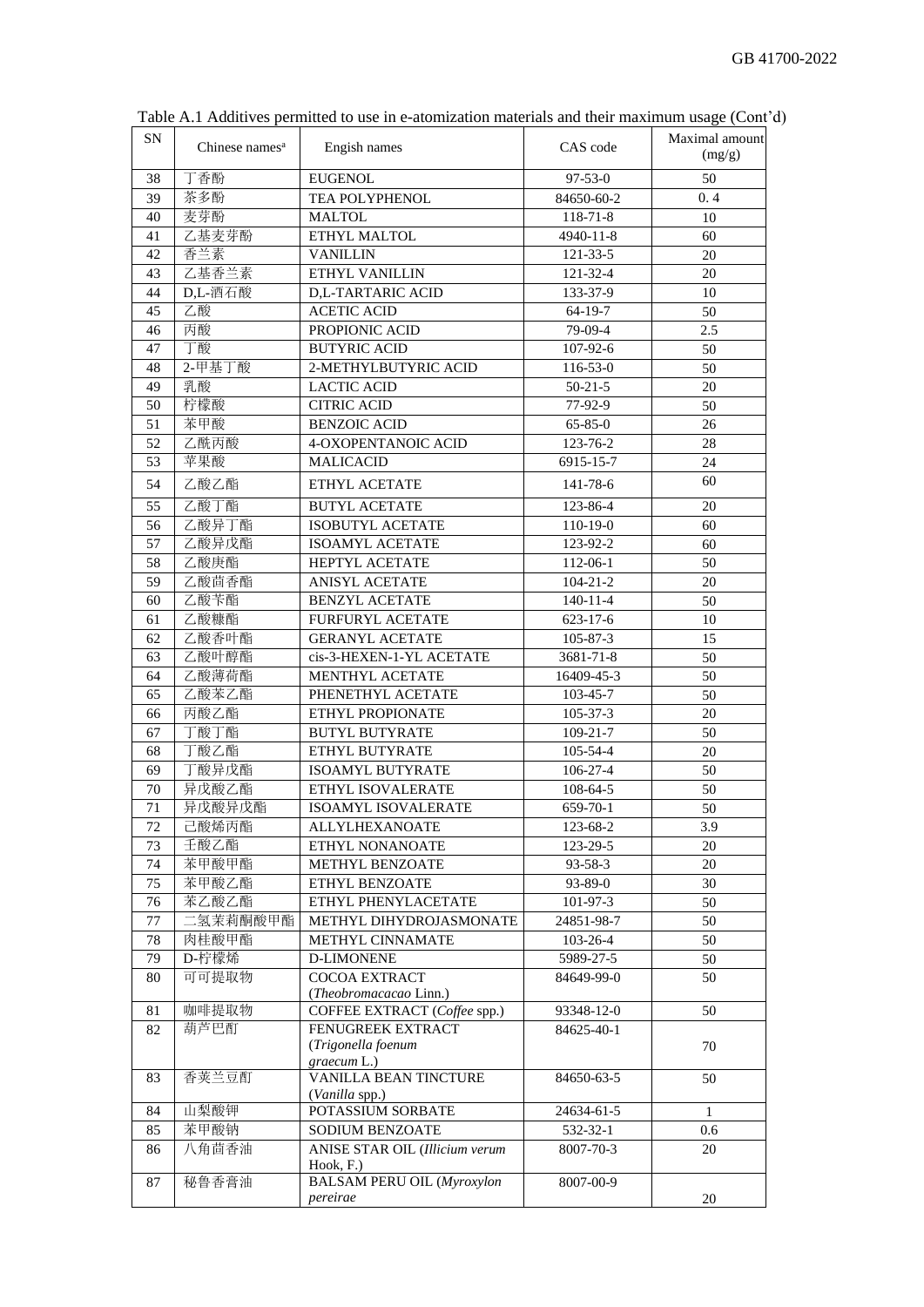|     |                    | Klotzsch)                                                                                                              |                |                  |
|-----|--------------------|------------------------------------------------------------------------------------------------------------------------|----------------|------------------|
| 88  | 香茅油                | CITRONELLA OIL (Cymbopogon                                                                                             | 8000-29-1      | 50               |
|     |                    | nardus Rendle)                                                                                                         |                |                  |
| 89  | 丁香花蕾油              | CLOVE BUD OIL (Eugenia spp.)                                                                                           | 84961-50-2     | 50               |
| 90  | 丁香叶油               | CLOVE LEAF OIL (Eugenia spp)                                                                                           | 8015-97-2      | 50               |
| 91  | 芫荽籽油               | <b>CORIANDER SEED OIL</b>                                                                                              | 8008-52-4      | 10               |
|     |                    | (Coriandrum sativum                                                                                                    |                |                  |
|     |                    | L.)                                                                                                                    |                |                  |
| 92  | 柠檬油                | LEMON OIL (Citrus limon (L.)                                                                                           | 8008-56-8      | 50               |
|     |                    | $Burn.f.$ )                                                                                                            |                |                  |
| 93  | 广藿香油               | PATCHOULI OIL (Pogostemon                                                                                              | 8014-09-3      | 10               |
|     |                    | cablin)                                                                                                                |                |                  |
| 94  | 椒样薄荷油              | PEPPERMINT OIL (Mentha piperita                                                                                        | 8006-90-4      | 50               |
|     |                    | L)                                                                                                                     |                |                  |
| 95  | 迷迭香油               | ROSEMARY OIL (Rosemarinus                                                                                              | 8000-25-7      | 10               |
|     |                    | officinalis L.)                                                                                                        |                |                  |
| 96  | 纤维素                | <b>CELLULOSE</b>                                                                                                       | 65996-61-4     | Use according to |
|     |                    |                                                                                                                        |                | production needs |
| 97  | 碳酸钙                | <b>CALCIUM CARBONATE</b>                                                                                               | $471 - 34 - 1$ | Use according to |
|     |                    |                                                                                                                        |                | production needs |
| 98  | 瓜尔胶                | <b>GUAR GUM</b>                                                                                                        | 9000-30-0      | Use according to |
|     |                    |                                                                                                                        |                | production needs |
| 99  | N,2,3-三甲基-2异       | N, 2, 3-T RIMETHY-2-ISOPROPY                                                                                           |                |                  |
|     | 丙基丁酰胺              | LBUTAMIDE (WS-23)                                                                                                      | 51115-67-4     | 10               |
| 100 | N-乙基-2-异丙基-        | N-ETHYL-p-MENTHAN-3-                                                                                                   |                | 10               |
|     | 5-甲基环己烷甲酰          | CARBOXAMIDE (WS-3)                                                                                                     | 39711-79-0     |                  |
|     | 胺                  |                                                                                                                        |                |                  |
| 101 | N-[N-(3,3-二甲基      | <b>NEOTAME</b>                                                                                                         |                | 10               |
|     | 丁基)]-L-a-天门冬       |                                                                                                                        | 165450-17-9    |                  |
|     | 氨-L-苯甲氨酸1-甲        |                                                                                                                        |                |                  |
|     | 酯(又名纽甜)            |                                                                                                                        |                |                  |
|     |                    | <sup>a</sup> If the additive in the list is a racemic modification, its levoisomer or dextroisomer should be deemed as |                |                  |
|     | permitted for use. |                                                                                                                        |                |                  |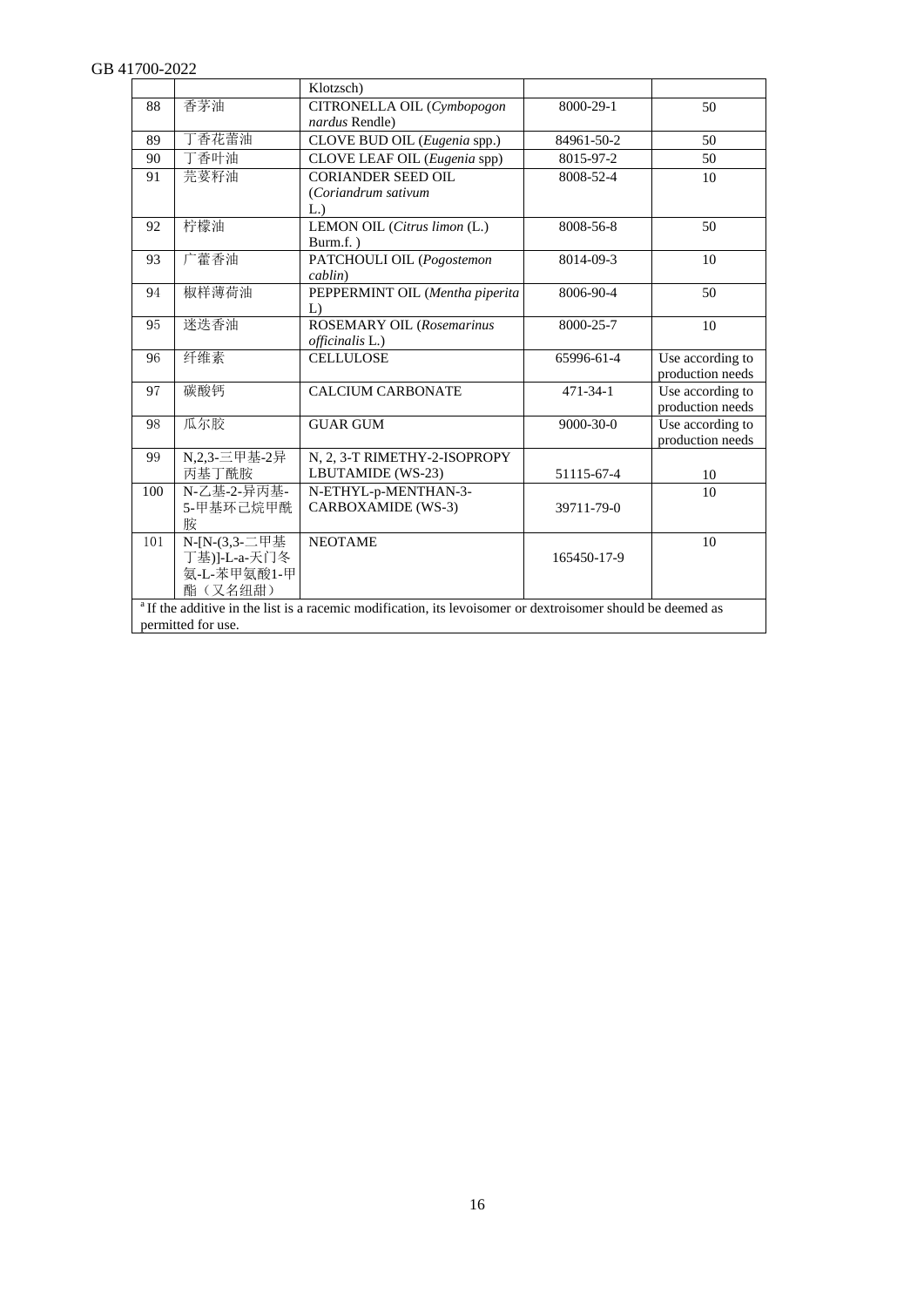#### **Annex B**

#### (normative)

#### Test method for atomization area temperature

#### <span id="page-16-0"></span>B.1 Principles

Thermocouple method is used to measure the surface temperature of the heating unit of the e-cigarette device.

#### B.2 Device and equipment

#### B.2.1 Thermocouples

The tolerance of difference of the thermocouple should reach Level 1.

#### B.2.2 Data collector

The sampling frequency of temperature should not be less than 10 Hz.

#### B.3 Test conditions

The test should be done in a setting at  $20^{\circ}$ C $\pm$ 5°C in the environment without forced convective air.

#### B.4 Steps of the test

#### B.4.1 Sample preparation

For e-cigarette device using e-liquid, e-liquid should be removed as much as possible before setting up the thermocouple, or e-cigarette device unfilled with e-liquid or a cartridge should be used.

For e-cigarette device using solid e-atomization materials, it should be loaded with solid eatomization material.

Remove the outer shell of the device or the cartridge and the protective parts near the heating unit to make it easy to install the thermocouple.

Adhere the thermocouple to the hottest area of the heating unit with high temperature resistant glue. Other auxiliary means such as infrared device can be used to locate the location of the hottest area.

After the thermocouple is installed, the e-cigarette device or the cartridge should be restored as much as possible to ensure it functions normally.

#### B.4.2 Measuring the temperature

Connect the thermocouple with the data collector. For e-cigarette device using e-liquid, use the vaping conditions set out in Annex D to trigger. The trigger duration is  $(3.0\pm0.1)$ s with the interval of (27.0±0.5)s. Continue for 10 vaping cycles. For e-cigarette device using solid e-atomization materials, trigger in accordance with the information in the product instruction and the duration is one working cycle.

Record the temperature of the e-cigarette device during the working period.

#### B.5 Test data processing

For e-cigarette device using e-liquid, use the highest temperature of the e-cigarette device during the working period as the test result, accurate to  $0.1^{\circ}$ C.

For e-cigarette device using solid e-atomization materials, use the highest temperature of the ecigarette device during the period from the 31.0 second after working to the end of the first working cycle as the result, accurate to  $0.1^{\circ}$ C.

#### B.6 Test report

The test report should include the following:

- All the information needed to identify the sample;
- Location of the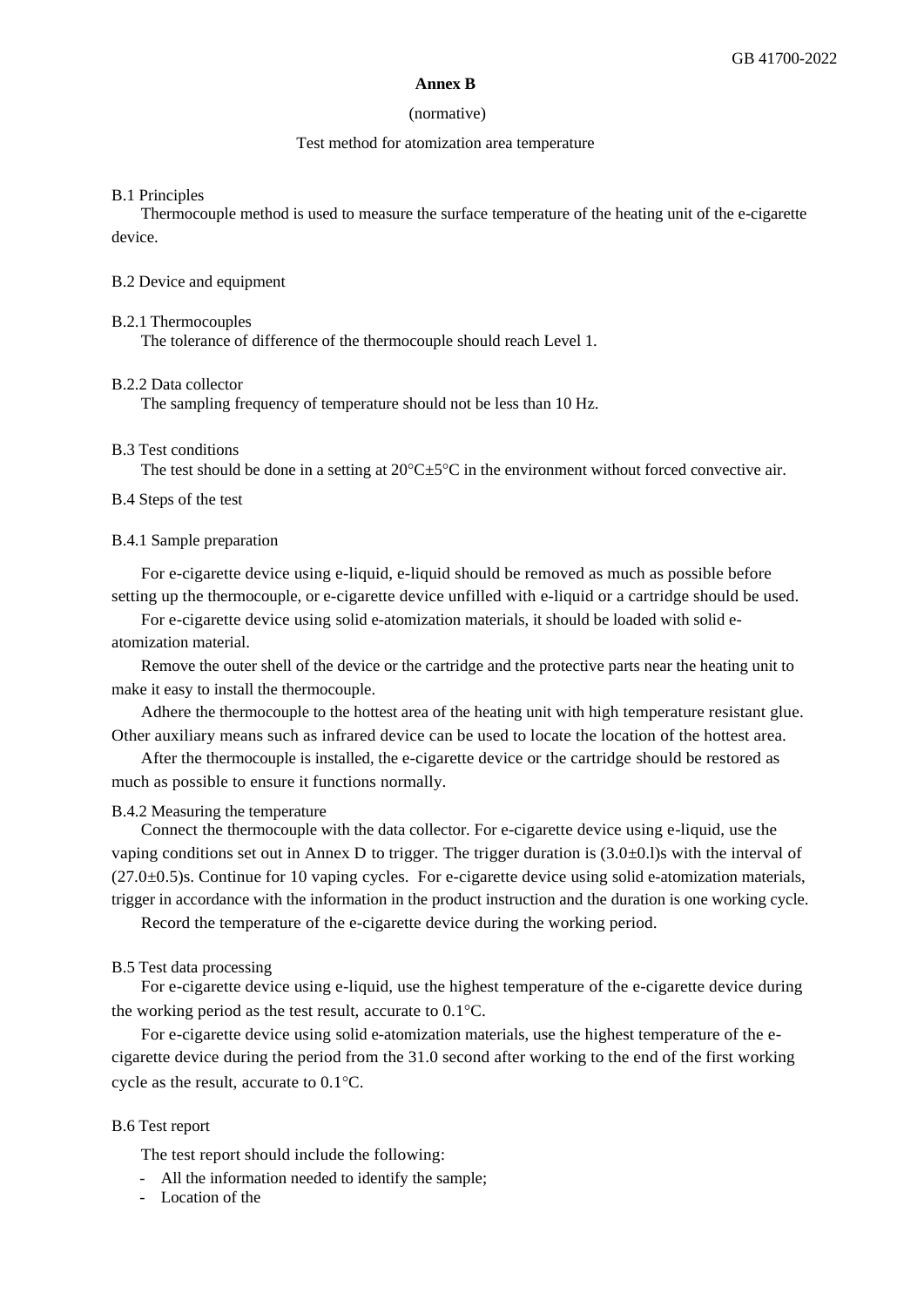- The test method, as described in this Annex;
- The test results;
- Differences from the analytical procedures specified in this method;
- Abnormal findings during the test;
- Date of test;
- Tester.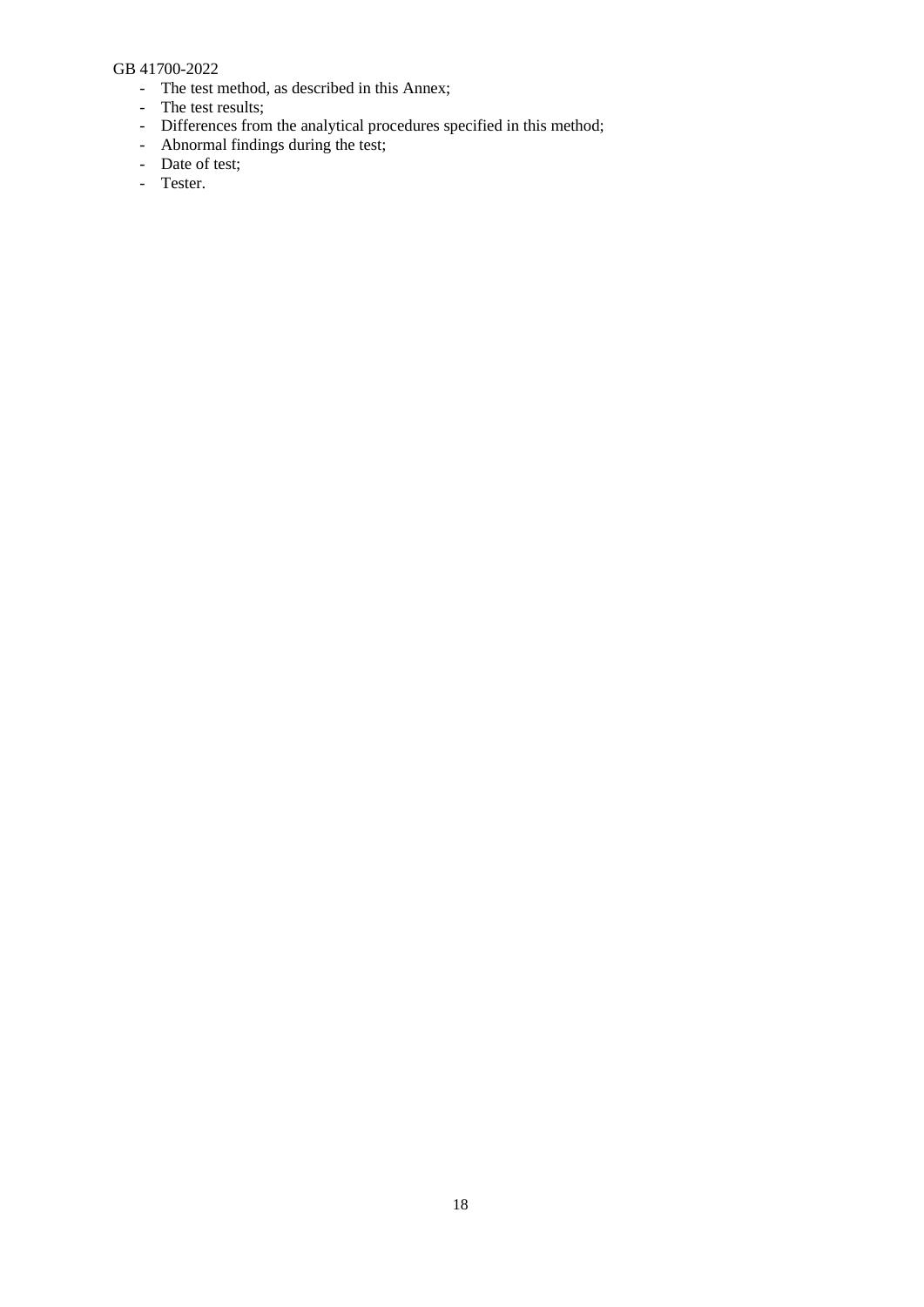#### **Annex C**

#### (normative)

#### **Determination of 2,3-butanedione in e-atomization material**

C.1 Principles

2,3-butanedione in e-atomization material is derivatized with 2,4-dinitrophenylhydrazine (DNPH) solution. The amount of derivative is determined by using high-performance liquid chromatography.

- C.2 Device and equipment
- C.2.1 Analytical balance with a sensitivity of 0.1 mg.
- C.2.2 High-performance liquid chromatography device with UV or diode array detector.
- C.2.3 Vortex oscillator.
- C.3 Reagents and materials
- C.3.1 Water, GB/T 6682, Grade 1.
- C.3.2 Acetonitrile, chromatographically pure.
- C.3.3 Phosphoric acid, purity  $\geq$  85%.
- C.3.4 Pyridine,  $\geq$  99% purity.
- C.3.5 Tetrahydrofuran, chromatographically pure.
- C.3.6 Isopropanol, chromatographically pure.
- C.3.7 2,4-Dinitrophenylhydrazine hydrochloride (DNPH-HCl), purity no less than 98%.
- C.3.8 2,3-butanedione, purity no less than 98%.
- C.3.9 Aqueous solution of phosphoric acid.

Measure 60 mL of phosphoric acid (C.3.3) into a 1L beaker and add slowly 440 mL of water (C.3.1) while stirring to the scale. Mix well and store in the reagent bottle. The stable period is 3 months.

C.3.10 Derivatization reagent

Weigh 1.00 g of DNPH-HCl (C.3.7) into a 2-L beaker; add 500 mL of acetonitrile (C.3.2) and 40 mL aqueous solution of phosphoric acid (C.3.9). Dissolve and add 500 mL of water (C.3.1). Mix well. The prepared solution shall be stored in a brown reagent bottle and kept away from sunlight. It will be stable for 1 week.

C.3.11 Standard solutions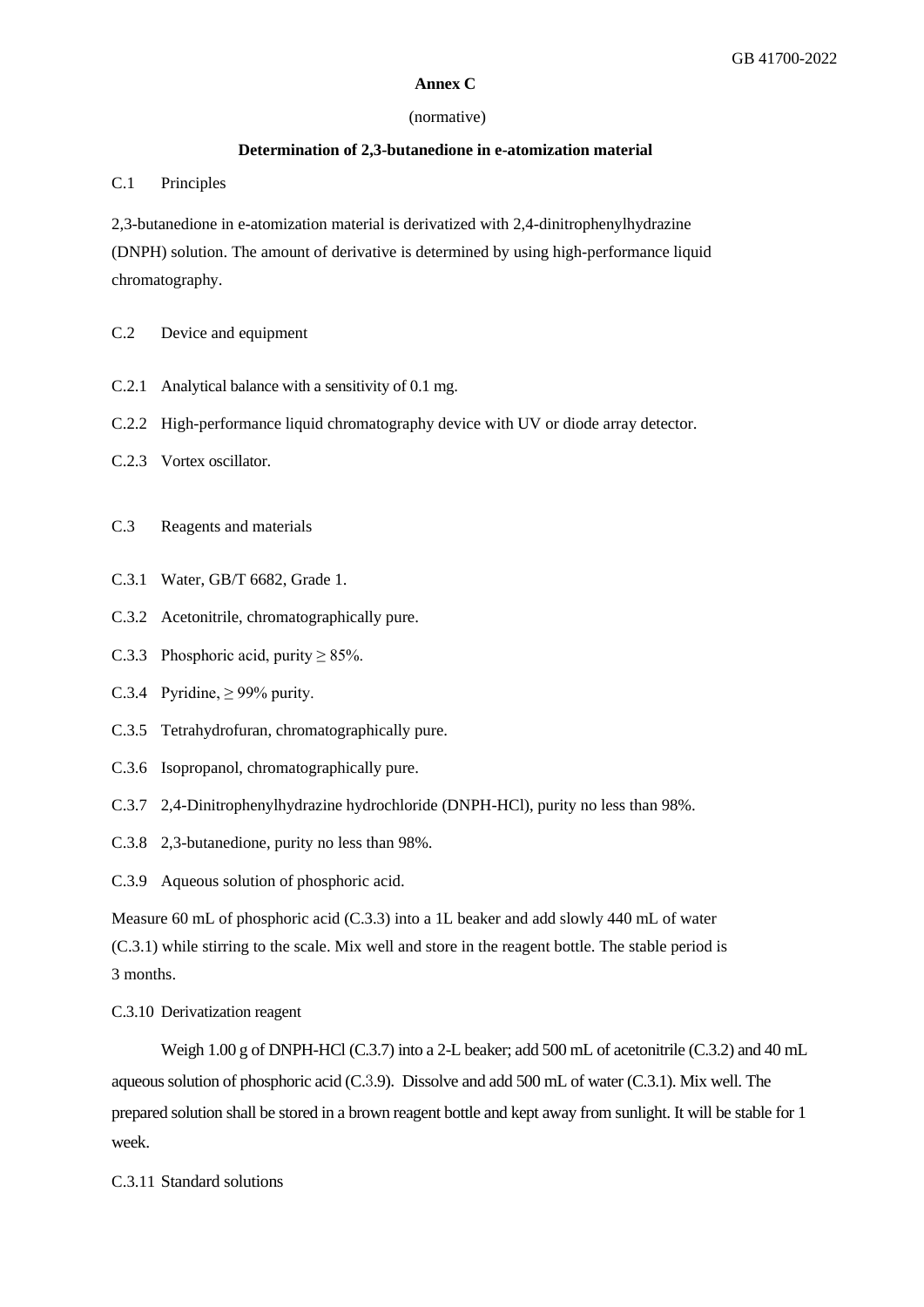#### GB 41700-2022 C.3.11.1 2,3-butanedione solution

Weigh 0.10 g of 2,3-butanedione (C.3.8) into a 10-mLbrown volumetric flask with an accuracy to 0.1 mg. Dilute with acetonitrile (C.3.2) to volume. The solution is stored at -18°C in darkness and will be stable for 3 months.

#### C.3.11.2 Standard stock solution of DNPH derivative

Pipette 0.1 mL of 2,3-butanedione solution (C.3.11.1) into a 25-mL brown volumetric flask; add 20 mL of derivatization reagent (C.3.10). Shake the flask well to enable reaction at room temperature for 20 min. Add 1 mL of pyridine (C.3.4) and then dilute with acetonitrile (C.3. 2) to volume. The solution is stored at -18°C in darkness and will be stable for 3 months.

#### C.3.11.3 Standard working solution

Make gradient dilution of standard stock solutions of DNPH derivatives (C.3.11.2) with acetonitrile to prepare at least 5 standard working solutions with mass concentrations ranging from 0.1  $\mu$ g/mL to 4  $\mu$ g/mL respectively. The solution should be used immediately after preparation.

C.3.12 Polytetrafluoroethylene (PTFE) filter membrane, 0.45 µm.

#### C.4 Steps of analysis

#### C.4.1 Sample pre-treatment

#### C.4.1.1 E-liquid

Weigh 0.5 g of sample in a 10-mL brown volumetric flask with accuracy to 0.1 mg; add 5 mL of derivatization reagent (C.3.10); shake well and react for 20 min at room temperature; add 0.25 mL of pyridine (C.3.4) and dilute to volume with acetonitrile (C.3.2); filter through PTFE membrane (C.3.12) and place in a brown chromatography vial for measurement.

C.4.1.2 Solid e-atomization materials

Weigh accurately 0.5 g of sample into a 15-mL centrifuge tube with accuracy to 0.1 mg; add 10 mL of derivatization reagent (C.3.10), keep away from light and vortex shake for reaction for 20 min, filter through PTFE membrane (C.3.12) and then take 5 mL into a 10-mL brown volumetric flask. Add 0.25 mL of pyridine (C.3.4), dilute with acetonitrile (C.3.2) to the scale, filter through PTFE membrane (C.3.12) and place in a brown chromatography vial for measurement.

C.4.2 Conditions for high performance liquid chromatography

The following analytical conditions are available for reference. The applicability should be verified before other conditions are used.

- Chromatographic column: C18 column, [150 mm (length)  $\times$  2.1 mm (inner diameter), 2.7  $\mu$ m (particle size)] or equivalent column;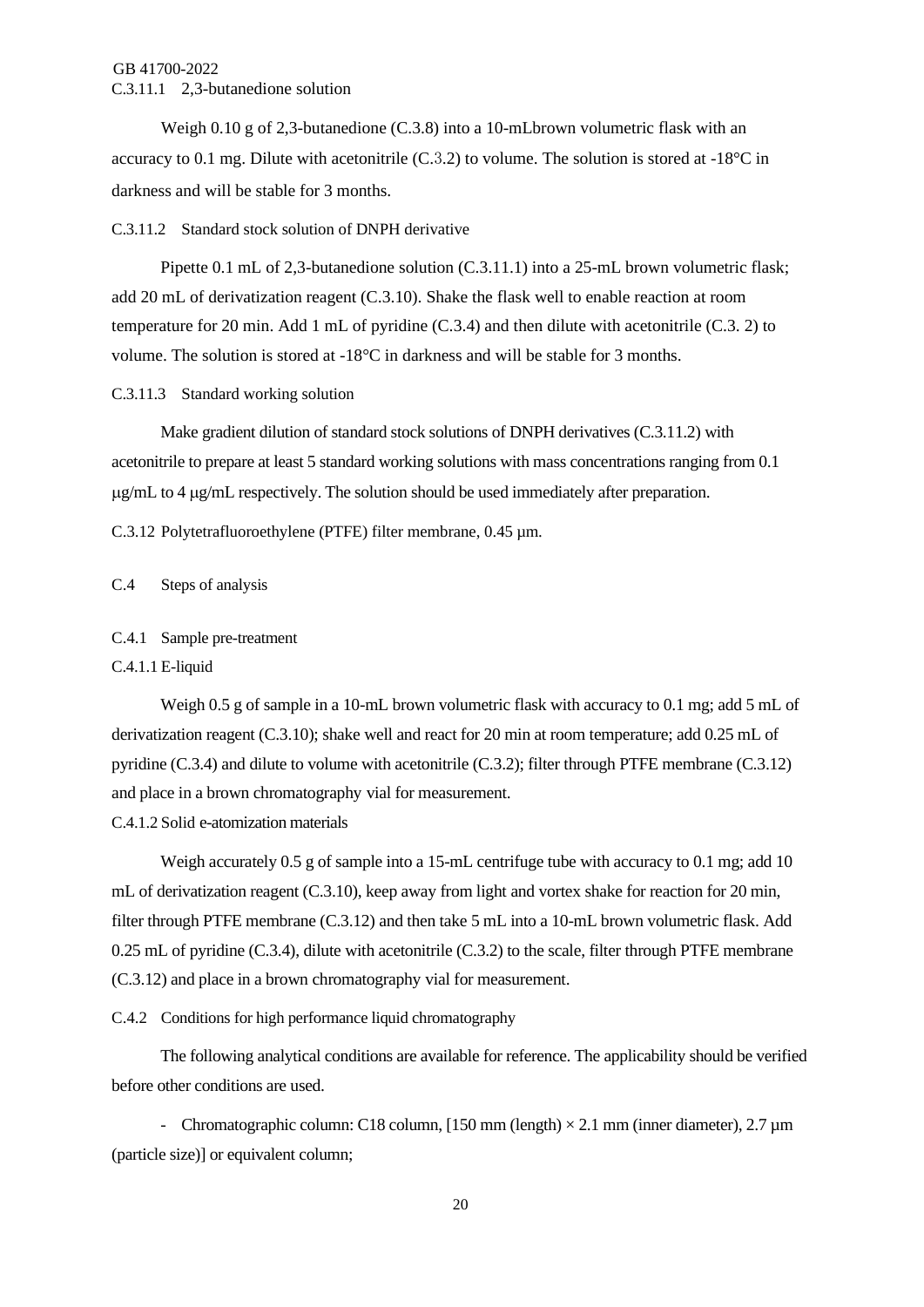- Mobile phase A: water-acetonitrile-tetrahydrofuran-isopropanol (63-27-9-1);
- Mobile phase B: water-acetonitrile-tetrahydrofuran-isopropanol (40-58-1-1);
- Mobile phase C: acetonitrile;
- Column temperature: 30℃;
- Flow rate: 0.3 mL/min;
- Injection volume: 2 μL;
- Gradient: see Table C.1;
- Detector: UV or diode array detector, sensitive to 365-nm light.

Table C.1 Gradient elution during high-performance liquid chromatography

| Time (min) | Mobile phase A | Mobile phase B | Mobile phase C |
|------------|----------------|----------------|----------------|
| 0.0        | 95             | $\Omega$       | 5              |
| 1.0        | 95             | $\Omega$       | 5              |
| 5          | 70             | 30             | $\Omega$       |
| 6          | 40             | 60             | $\Omega$       |
| 10         | 40             | 60             | $\Omega$       |
| 12         | $\theta$       | 100            | $\Omega$       |
| 13         | $\theta$       | $\Omega$       | 100            |
| 14         | $\overline{0}$ | $\Omega$       | 100            |
| 14.1       | 95             | $\Omega$       | 5              |
| 18         | 95             | $\Omega$       | 5              |

C.4.3 Drawing of standard working curves

The standard working solution (C.3.11.3) is determined by using the conditions of highperformance liquid chromatography (C.4.2). The standard working curve is established based on the peak area of the target compound and its concentration.

After every 20 samples are measured, a standard working solution with medium concentration should be added; if the measured value differs from the original value by more than 5%, the whole standard working curve should be re-created.

C.4.4 Sample determination

The sample solution (C.4.1) is tested using the conditions of the high-performance liquid chromatographic analysis (C.4.2).

Each sample shall be measured twice in parallel.

C.5 Calculation and presentation of the results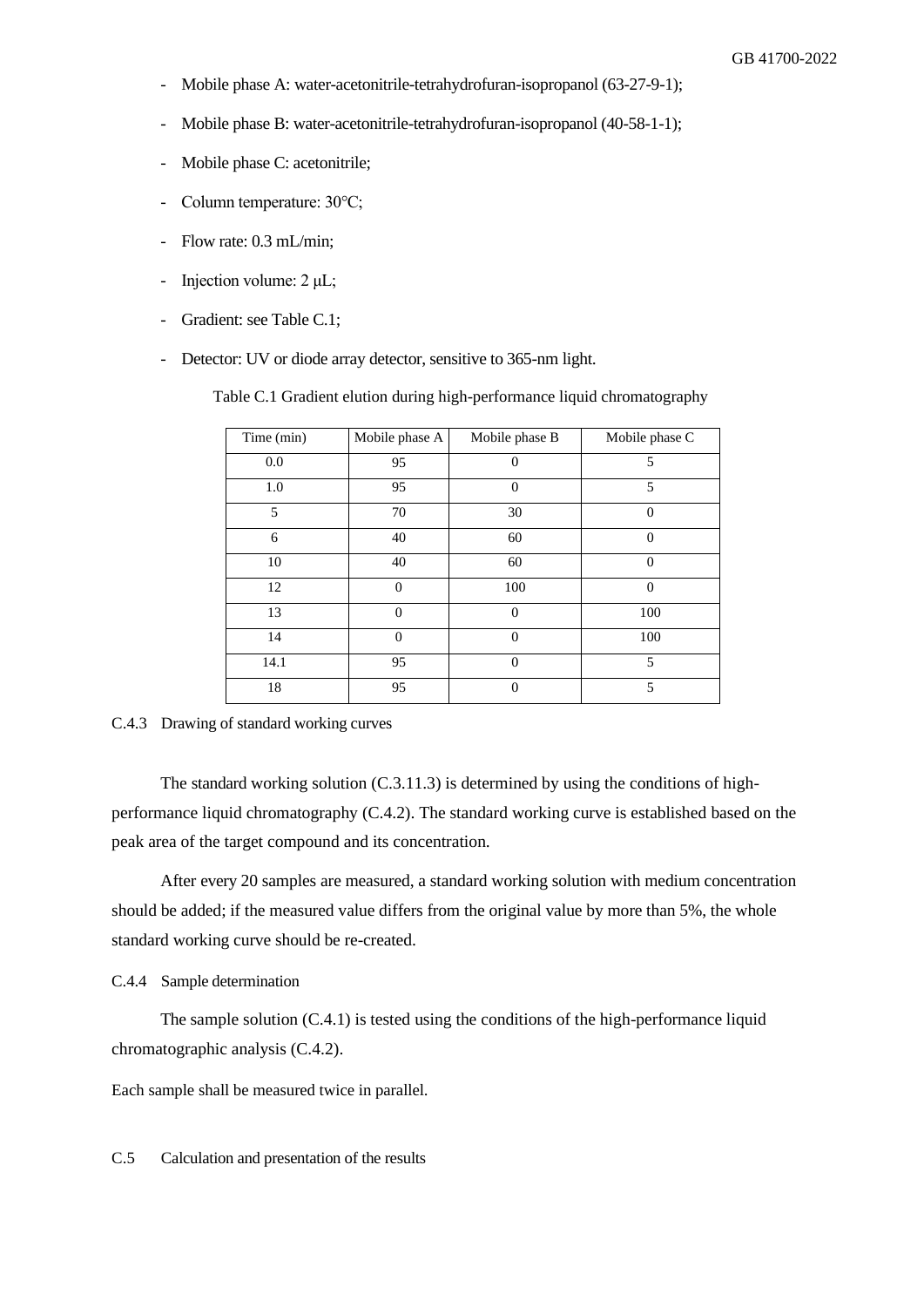The concentration of 2,3-butanedione in e-atomization material is calculated using the

following equation (C.1):

X = C x V x d ………………………… (C.1)

m

where

X: the concentration of 2,3-butanedione in e-atomization material (mg/kg);

C: the mass concentration of 2,3-butanedione in sample solution (μg/mL);

V: constant volume of sample solution (mL);

d: dilution multiplier (e-liquid is 1; solid e-atomization material is 2);

m: mass of e-atomization material (g).

The arithmetic mean of two parallel measurements is used as the final result, accurate to 0.01 mg/kg. The relative average deviation of the two parallel measurements should be no more than 10%.

C.6 Recovery, detection limit, and quantification limit

The recovery, detection limit, and quantification limit of this method are listed in Table C.2.

| Material                            | Compound        | Recovery % | Detection limit<br>mg/kg | <b>Quantification limit</b><br>mg/kg |
|-------------------------------------|-----------------|------------|--------------------------|--------------------------------------|
| E-liquid                            | 2,3-butanedione | 96.1-102.4 | 0, 3                     |                                      |
| Solid e-<br>atomization<br>material |                 | 95.6-105.1 | 0.6                      | 2.1                                  |

Table C.2 Recovery, detection limit, and quantification limit of this method

C.7 Reporting of the tests

The report should include:

- All the information needed to identify the sample;
- The test method, as described in this Annex;
- The test results;
- Date of test;
- Tester.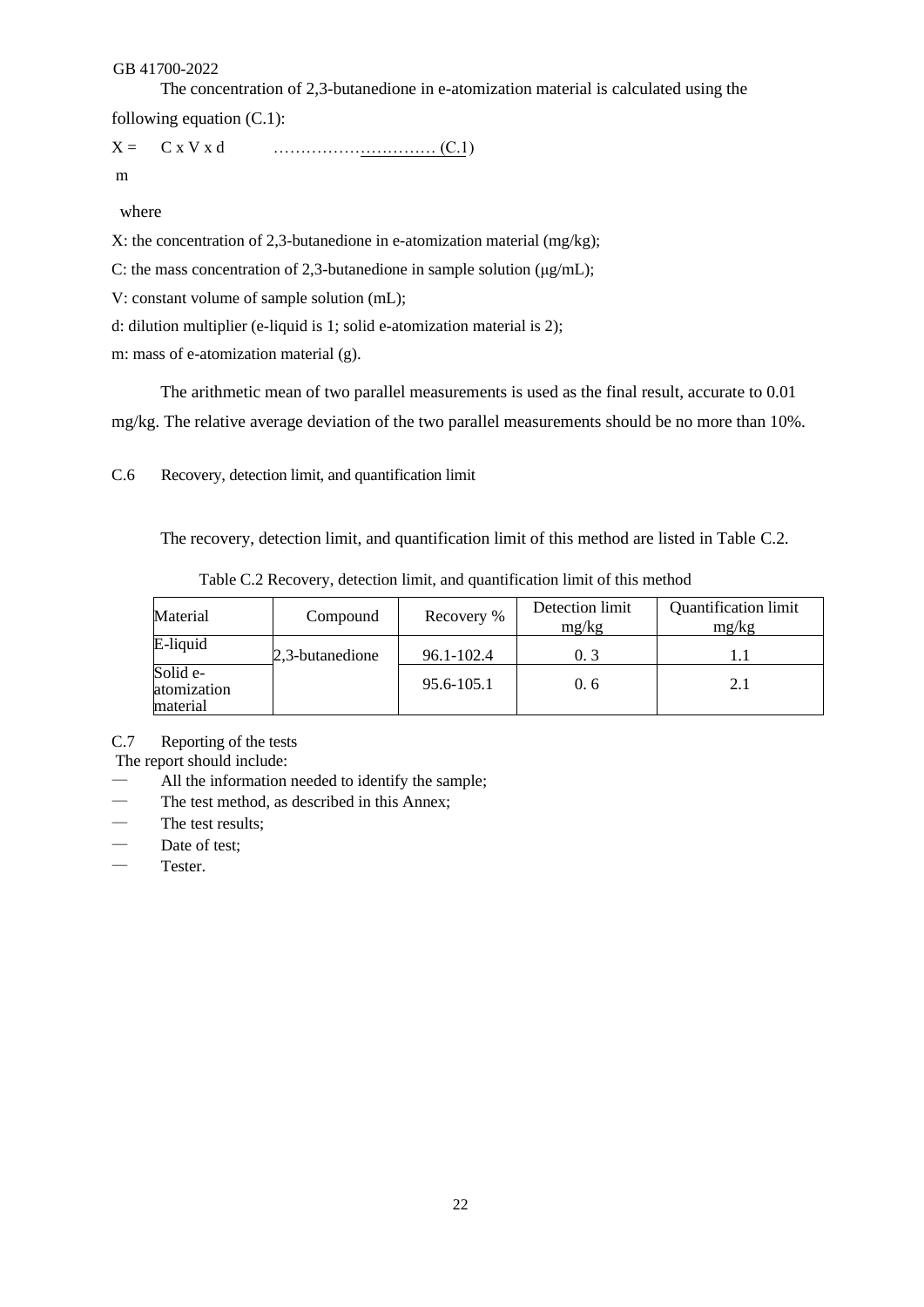#### **Annex D**

#### (normative)

#### **Standard conditions for electronic cigarette vaping**

#### <span id="page-22-0"></span>D.1 Puff duration

The duration of each puff is  $(3.0 \pm 0.1)$  seconds.

#### D.2 Puff volume

The tested puff volume is  $(55.0 \pm 0.3)$  mL with a pressuring drop device of  $(1000 \pm 50)$  Pa.

#### D.3 Puff frequency

The frequency is one puff every  $(30.0 \pm 0.5)$  seconds.

#### D.4 Puff profile

The puff profile of the vaping machine is rectangular. During the measurement, ensure that the puff volume meets the requirements of D.2 when a pressure drop device of (1000±50) Pa is connected in series in the gas path between the port of the vaping machine and the measuring device. A typical puff profile without E-cigarette samples is shown in Figure D.1. In Figure D.1, the area of  $V1+V3$  enclosed by the curves when the gas flow rate rises (t0 –



t1) and falls (t2 - t3) should not exceed 10% of the total puff volume in graphs  $V1+V2+V3$ . The maximum gas flow rate should be maintained between 16.5 and 20.1 mL/s.

Fig D.1 A typical puff profile without e-cigarette samples

#### D.5 Trigger interval

If the e-cigarette requires additional triggering during vaping to produce aerosols properly, the trigger duration should be synchronized with the vaping duration, with no more than 0.1 second difference between the start trigger time and the start vaping time, and no more than 0.1 second difference between the end trigger time and the end vaping time.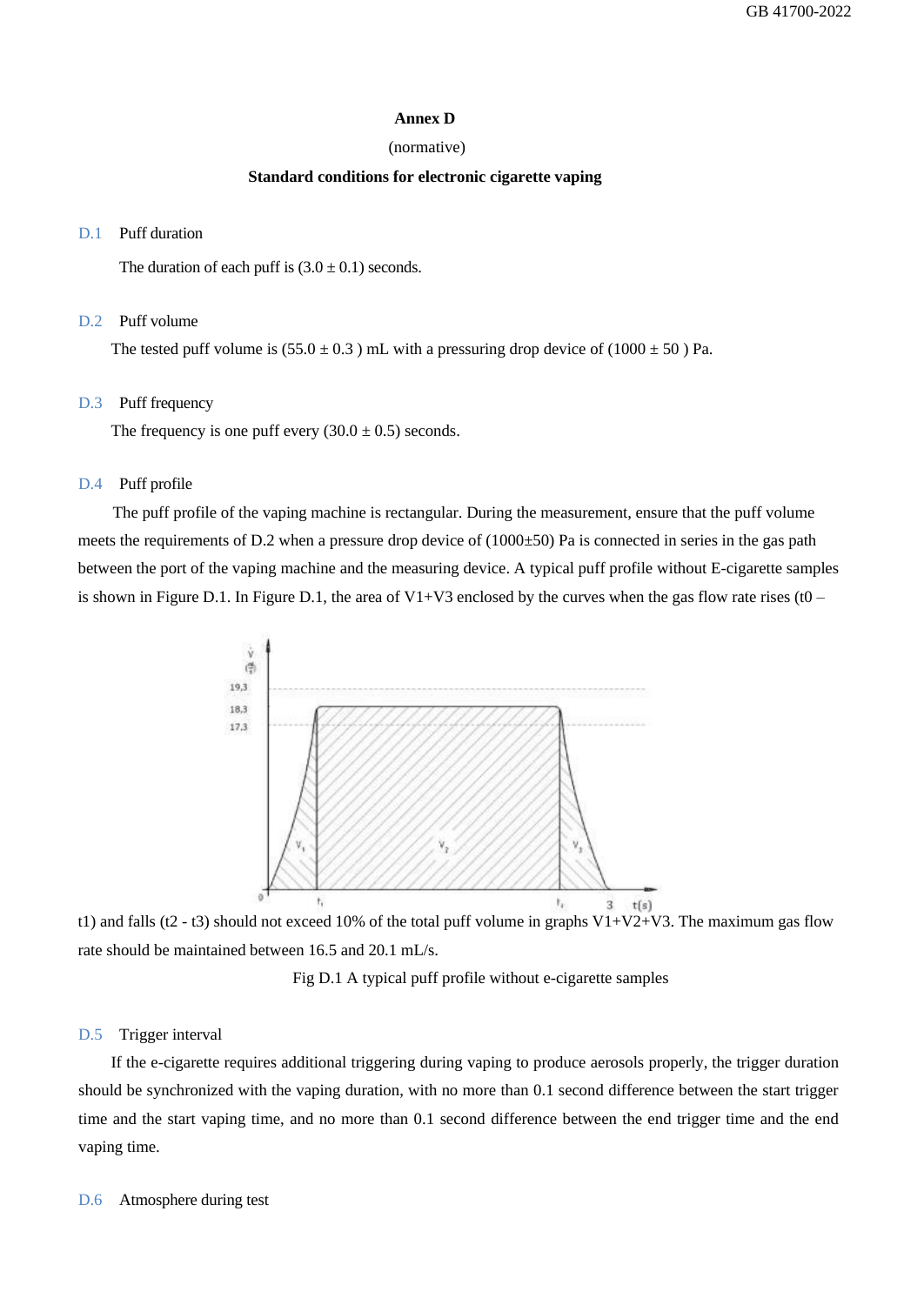The following criteria should be met for atmosphere test:

- Temperature:  $(22 \pm 2)$ <sup>o</sup>C.
- Relative humidity:  $(60 \pm 5)\%$ .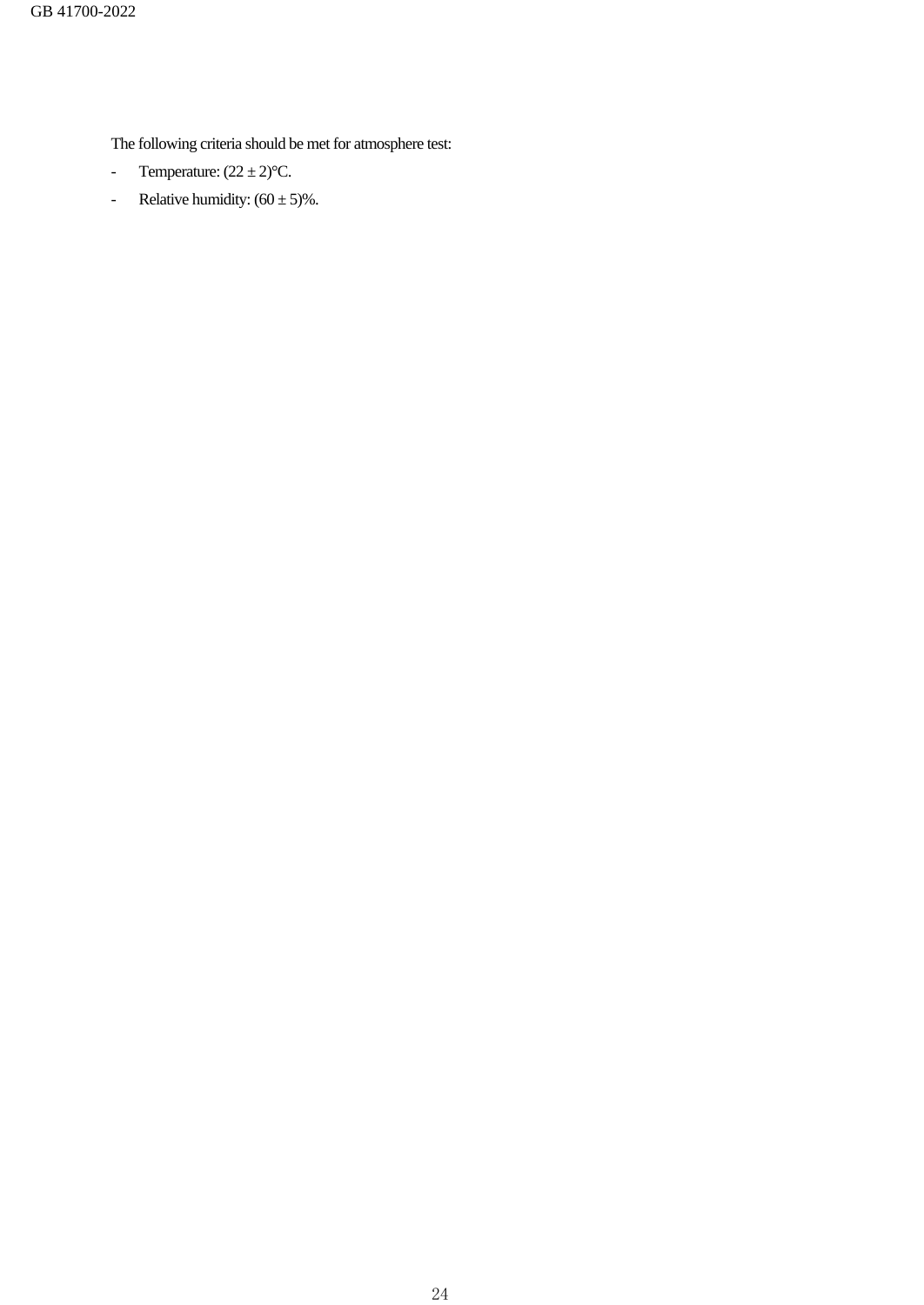#### **Annex E**

#### (normative)

#### **Determination of nicotine released in electronic cigarette emissions**

#### <span id="page-24-0"></span>E.1 Principles

The e-cigarette emissions are trapped on glass fiber filter, which is extracted with isopropanol solution that contains an internal standard. The nicotine content of the extract is determined by gas chromatography.

- E.2 Device and equipment
- E.2.1 Electronic cigarette smoking machine.
- E.2.2 Analytical balance, sensitive to 0.1 mg.
- E.2.3 Oscillator.
- E.2.4 Conical flasks with stopper, 50mL.
- E.2.5 Gas chromatography equipment with a hydrogen flame ionization detector.

#### E.3 Reagents and materials

- E.3.1 Isopropanol, chromatographically pure.
- E.3.2 Internal standard: n-heptadecane or 2-methylquinoline, purity not less than 99%.

Note: Other substances can be used as internal standards if their purity meets the requirements and they do not elute simultaneously with other released components. Nicotine.

#### E.3.3 Extraction solution

Isopropanol (E.3.1) solution containing the appropriate concentration of internal standard (E.3.2), typically  $0.2$  mg/mL  $- 0.5$  mg/mL.

#### E.3.4 Standard solutions

#### E.3.4.1 Standard stock solution

Dissolve nicotine (E.3.3) in isopropanol (E.3.1) solution to prepare a standard stock solution of nicotine, typically 5.0 mg/mL. The solution is stored at  $4^{\circ}$ C in darkness and will be stable for 6 months.

#### E.3.4.2 Standard working solution

Add different volumes of nicotine standard stock solution (E.3.5.1) into 20 mL of extraction solution (E.3.4) respectively to prepare at least 5 levels of standard working solutions, with their mass concentration ranging from 0.01 mg/mL to 0.5 mg/mL. The solutions should be used immediately after preparation.

E.3.5 Glass fiber filter paper, in line with the requirements of GB/T 16450.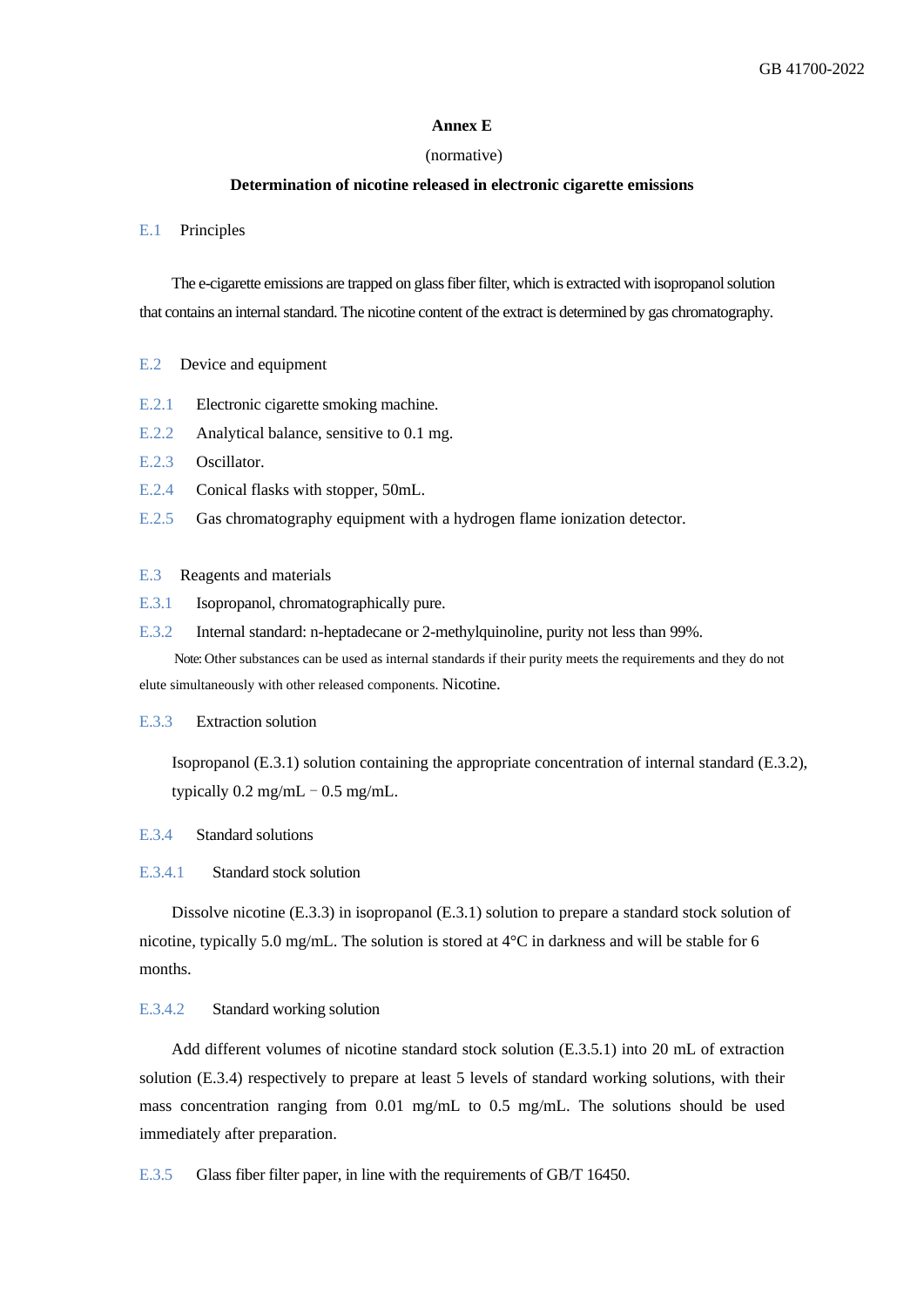E.4 Steps of analysis

#### E.4.1 Preparation of samples

The cartridge should be in sealed package and left for at least 12 hours in the test atmosphere for temperature balance. Rechargeable e-cigarettes should have their batteries fully charged prior to testing.

If the gas inlet is adjustable, open it fully. For e-cigarette samples with adjustable power, use the maximum power of the e-cigarette.

#### E.4.2 Emission trapping and treatment

E.4.2.1 E-cigarettes using e-liquid

Vape 20 puffs in line with the requirements set out in Annex D. Remove the glass fiber filter (E.3.6) upon the completion of vaping. Wipe the internal wall of the trap with a new glass fiber filter (E.3.6) and place both filters in a 50-mL conical flask with stopper (E.2.4). Add 20 mL of extraction solution (E.3.4). Shake for 30 min before the extract is harvested and put into a chromatography vial for further tests.

#### E.4.2.2 E-cigarettes using solid e-atomization materials

Vape in line with the requirements set out in Annex D after the e-cigarette device is preheated. Vape 4 cartridges. The number of puffs per cartridge is determined according to the heating time of the ecigarette (the time between the completion of the warm-up and the cessation of heating) and calculated using the following equation (E.1):

$$
n = \frac{t-3}{30} + 1
$$
 (E.1)

Where

 $n$  – number of puffs in integer values from the calculation;  $t$  – heating time in seconds (s).

Remove the glass fiber filter (E.3.6) upon the completion of vaping. Wipe the internal wall of the trap with a new glass fiber filter (E.3.6) and place both filters in a 50-mL conical flask with stopper (E.2.4). Add 20 mL of extraction solution (E.3.4). Shake for 30 min before the extract is harvested and put into a chromatography vial for further tests.

#### E.4.3 Conditions of gas chromatography

The following analytical conditions are available for reference. The applicability should be verified before other conditions are used.

- Chromatographic column: It is recommended to use flexible quartz capillary column with a stationary phase of 6% cyanopropylphenyl and 94% dimethyl polysiloxane [30 m  $(\text{length}) \times 0.32 \text{ mm (inner diameter)} \times 1.8 \text{ µm (film thickness)}$ ; or equivalent column;
- GC oven temperature program: initial temperature of  $100^{\circ}$ C with a 1 min hold followed by a 15°C/min ramp up to 220°C with a 6 min hold;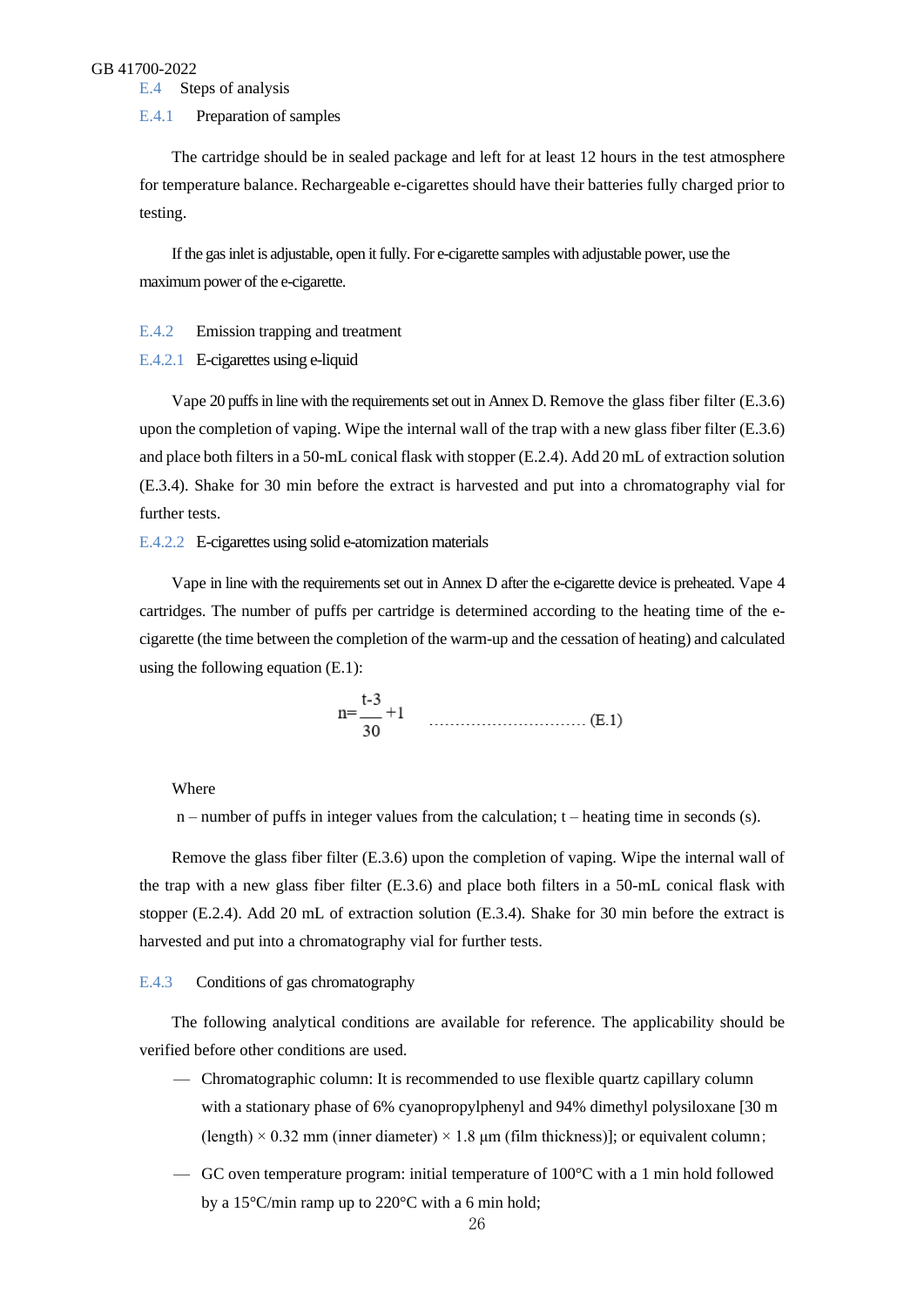- Inlet temperature: 250°C;
- Detector temperature: 275°C;
- Injection volume: 1μl; split ratio: 20:1;
- Carrier gas: helium, 1.8 mL/min;
- Makeup gas: 20 mL/min;
- Air: 450 mL/min;
- Hydrogen: 40 mL/min
- E.4.4 Drawing of standard working curves

The standard working solutions of nicotine (E.3.5.2) is determined by using the conditions of gas chromatography (E.4.3). The standard working solution is developed using the ratio of the peak area of nicotine to the peak area of the internal standard and their amount.

After every 20 samples are measured, a working standard solution with medium concentration should be added; if the measured value differs from the original value by more than 5%, the whole standard working curve should be re-created.

#### E.4.5 Sample determination

Determine the concentration of nicotine in the sample extract solution (E.4.2) according to the conditions of the gas chromatography (E.4.3).

Each sample shall be measured three times in parallel.

#### E.5 Calculation and presentation of the results

The amount of nicotine released in electronic cigarette emissions is calculated using the following equation (E.2):

X<sup>i</sup> = / …………………… (E.2)

Where

 $X_i$ : the amount of nicotine released in each puff of the electronic cigarette emissions (mg);

m: total amount of nicotine in the extraction solution (mg);

N: total number of puffs.

The arithmetic mean of three parallel measurements is used as the final result, accurate to 0.01 mg.

E.6 Recovery, detection limit, and quantification limit

The recovery, detection limit, and quantification limit of this method are listed in Table E.1.

Table E.1 Recovery, detection limit, and quantification limit of this method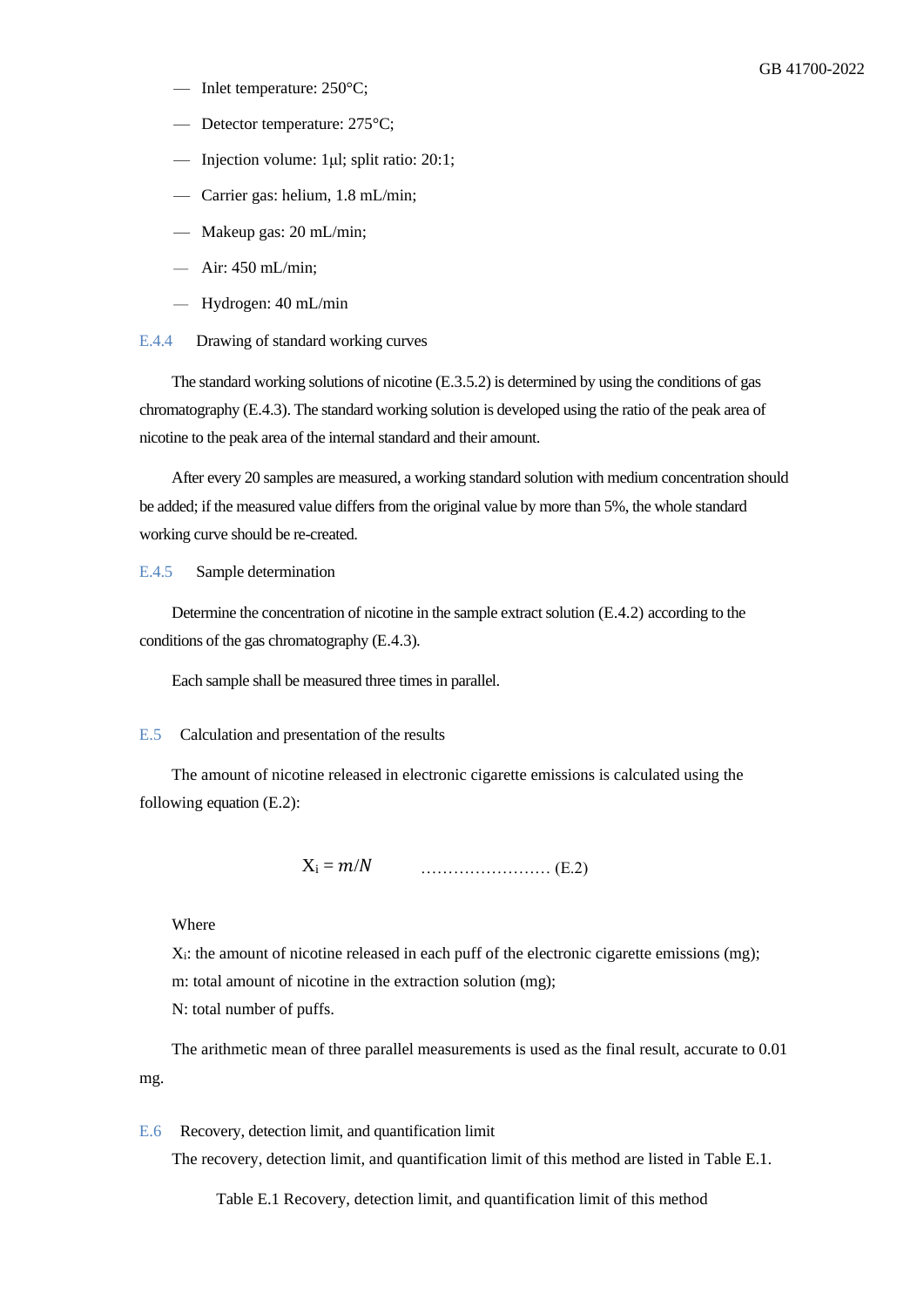| ∠ompound | Recovery % | Detection limit (mg) | Quantification limit (mg) |
|----------|------------|----------------------|---------------------------|
| Nicotine | 92.2-102.4 | $0.001\,$            | 0.004                     |

E.7 Reporting of the tests

Description of the test should include:

- All the information needed to identify the sample;
- This test method is used;
- The test results;
- Date of test;
- Tester.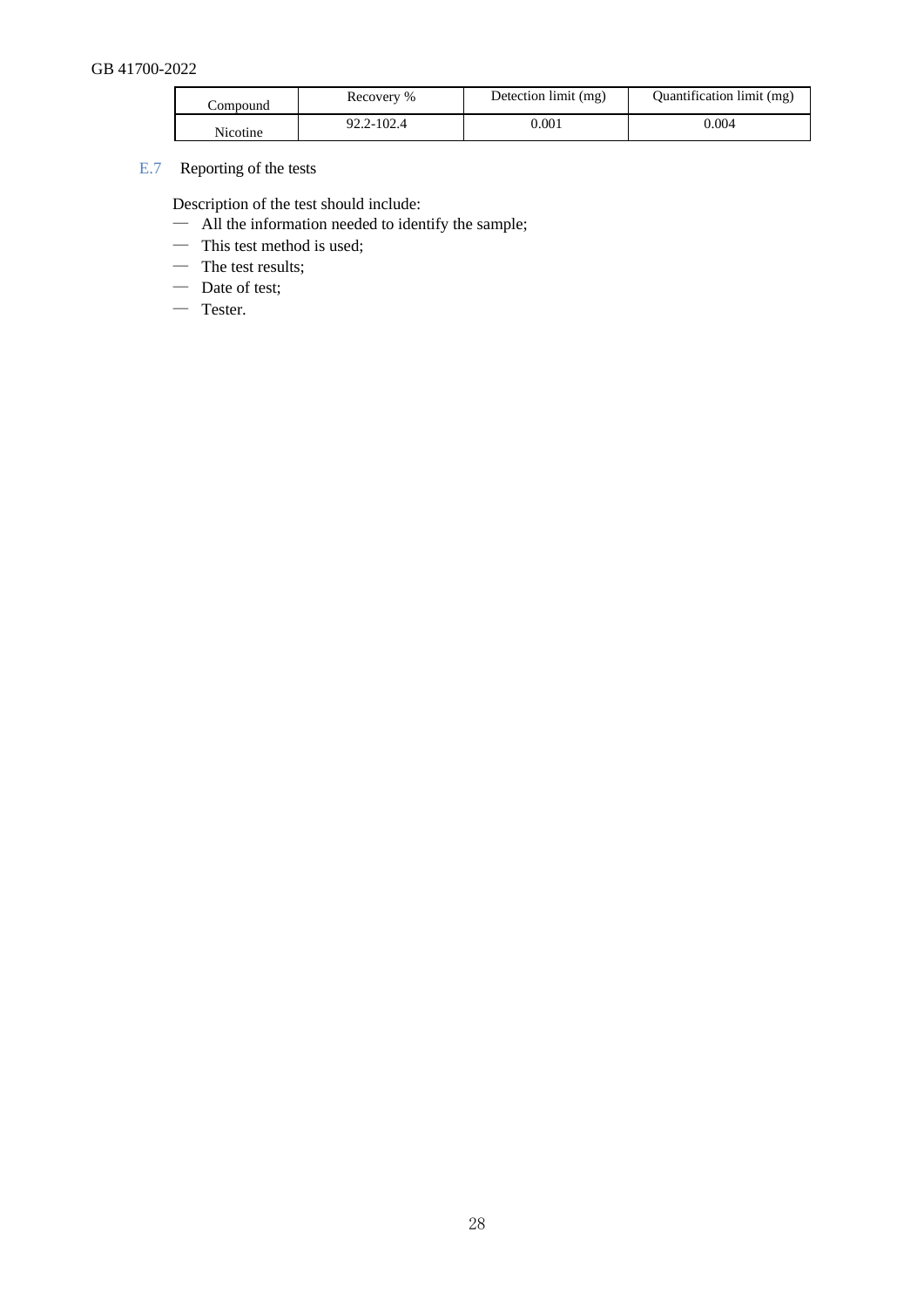#### **Annex F**

#### (normative)

### <span id="page-28-0"></span>**Determination of formaldehyde, acetaldehyde, acrolein, and 2,3-buranedione released in electronic cigarette emissions**

#### F.1 Principles

Formaldehyde, acetaldehyde, acrolein, and 2,3-butanedione in electronic cigarette emissions are trapped and derivatized with 2,4-dinitrophenylhydrazine (DNPH) solution. The amounts of derived compounds are determined by using high-performance liquid chromatography.

#### F.2 Device and equipment

- F.2.1 Electronic cigarette smoking machine.
- F.2.2 Analytical balance with 0.1 milligram readability.
- F.2.3 High-performance liquid chromatography device with UV or diode array detector.

F.2.4 Trap. See Figure F.1 for schematic diagram.



1- Distance 70 mm;

- 2- Vacuum grinding mouth 24#;
- 3- Height 200 mm;
- 4- Height 216 mm;
- 5- Outside diameter of the tube 8 mm;
- 6- Outside diameter of the tube 30 mm;

7- Outside diameter of the bulb 18 mm, six round holes of 2 mm diameter evenly distributed on the horizontal maximum

- circumference, and the round hole at the bottom is 4 mm in diameter;
- 8- The bottom of the bulb is 4 mm away from the bottom of the bottle.

Fig F.1 Schematic diagram of the shape and size of the trap

F.3 Reagents and materials

- F.3.1 Water, GB/T 6682, Grade 1
- F.3.2 Acetonitrile, chromatographically pure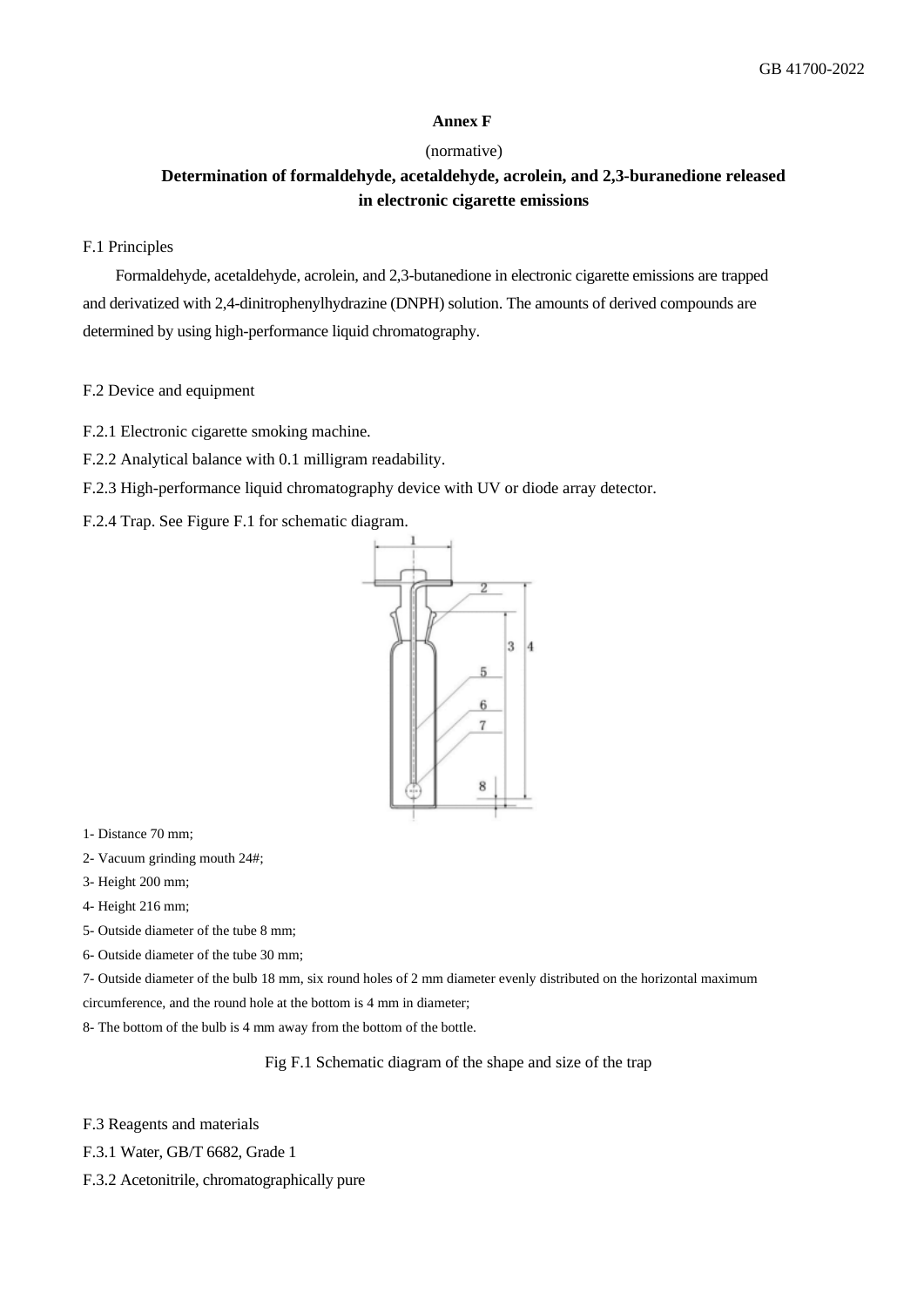F.3.3 Phosphoric acid, purity  $\geq$  85%.

F.3.4 Pyridine,  $\geq$  99% purity.

F.3.5 Tetrahydrofuran, chromatographically pure

F.3.6 Isopropanol, chromatographically pure

F.3.7 2,4-Dinitrophenylhydrazine hydrochloride (DNPH-HCl), purity ≥98%.

F.3.8 DNPH derivatives of formaldehyde, acetaldehyde, and acrolein, purity  $\geq$  97%.

F.3.9 2,3-butanedione, purity  $\geq$  98%.

F.3.10 Aqueous solution of phosphoric acid

Pipette 60 mL of phosphoric acid (F.3.3) into a 1-L beaker and add 440 mL water (F.3.1) slowly. Mix well and transfer to a reagent bottle. The stable period is 3 months.

F.3.11 Derivatization reagents

Weigh 1.0 g of DNPH (F.3.7) and dissolve it in 500 mL of acetonitrile (F.3.2) and 40 mL of aqueous solution of phosphoric acid (F.3.10) in a 2L brown volumetric flask. Add 500 mL of water (F.3.1) and mix well. Transfer to a brown reagent bottle and stored in darkness away from light. It will be stable for 1 week.

F.3.12 Standard solutions

F.3.12.1 Standard stock solutions of DNPH derivatives of formaldehyde, acetaldehyde, and acrolein

Weigh accurately 0.050 g of DNPH derivatives of formaldehyde and acrolein and 0.10 g of DNPH derivatives of acetaldehyde (F.3.8) into 50-mL brown volumetric flask, accurate to 0.1mg. Dilute with acetonitrile (F.3.2) to volume. The solution is stored at -18°C in darkness and will be stable for 3 months. F.3.12.2 2,3-butanedione solution

Weigh 0.10 g of 2,3-butanedione (F.3.9) into a 10-mL brown volumetric flask, precise to 0.1 mg, and dilute with acetonitrile (F.3.2) to volume. The solution is stored at -18°C in darkness and will be stable for 3 months. F.3.12.3 Standard stock solution of DNPH derivatives of 2,3-butanedione

Pipette accurately 0.1 mL of 2,3-butanedione solution (F.3.12.2) into a 25-mL brown volumetric flask and add 20 mL of derivatization reagent (F.3.11). Shake the flask well to enable reaction at room temperature for 20 min. Add 1.0 mL of pyridine (F.3.4) and then dilute with acetonitrile (F.3.2) to volume. The stock solution is stored at -18°C in darkness and will be stable for 3 months.

F.3.12.4 Mixed standard stock solution

Pipette 5 mL of standard stock solutions of the DNPH derivatives of formaldehyde, acetaldehyde, and acrolein (F.3.12.1) and 10 mL of standard stock solutions of the DNPH derivative of 2,3-butanedione (F.3.12.3) into 25-mL brown volumetric flasks respectively and dilute with acetonitrile (F.3.2) to volume. The stock solution is stored at -18°C in darkness and will be stable for 3 months.

F.3.12.5 Mixed standard working solutions

Pipette different volumes of the mixed standard stock solution (F.3.12.4) into 6 brown volumetric flasks of 10-ml respectively. Dilute with acetonitrile (F.3.2) to volume. Prepare at least 5 different mixed standard working solutions. The recommended mass concentrations are: formaldehyde,  $0.07 \text{ ug/ml} - 14 \text{ ug/ml}$ ; acetaldehyde,  $0.20 \text{ ug/ml} - 40 \text{ ug/ml}$ ; acrolein,  $0.12 \text{ ug/ml} - 24 \text{ ug/ml}$ ; and  $2.3$ -butanedione,  $0.04 \text{ ug/ml} - 8$ ug/ml. These solutions should be used immediately after preparation.

F.3.13 Polytetrafluoroethylene (PTFE) filter membrane, 0.45 µm.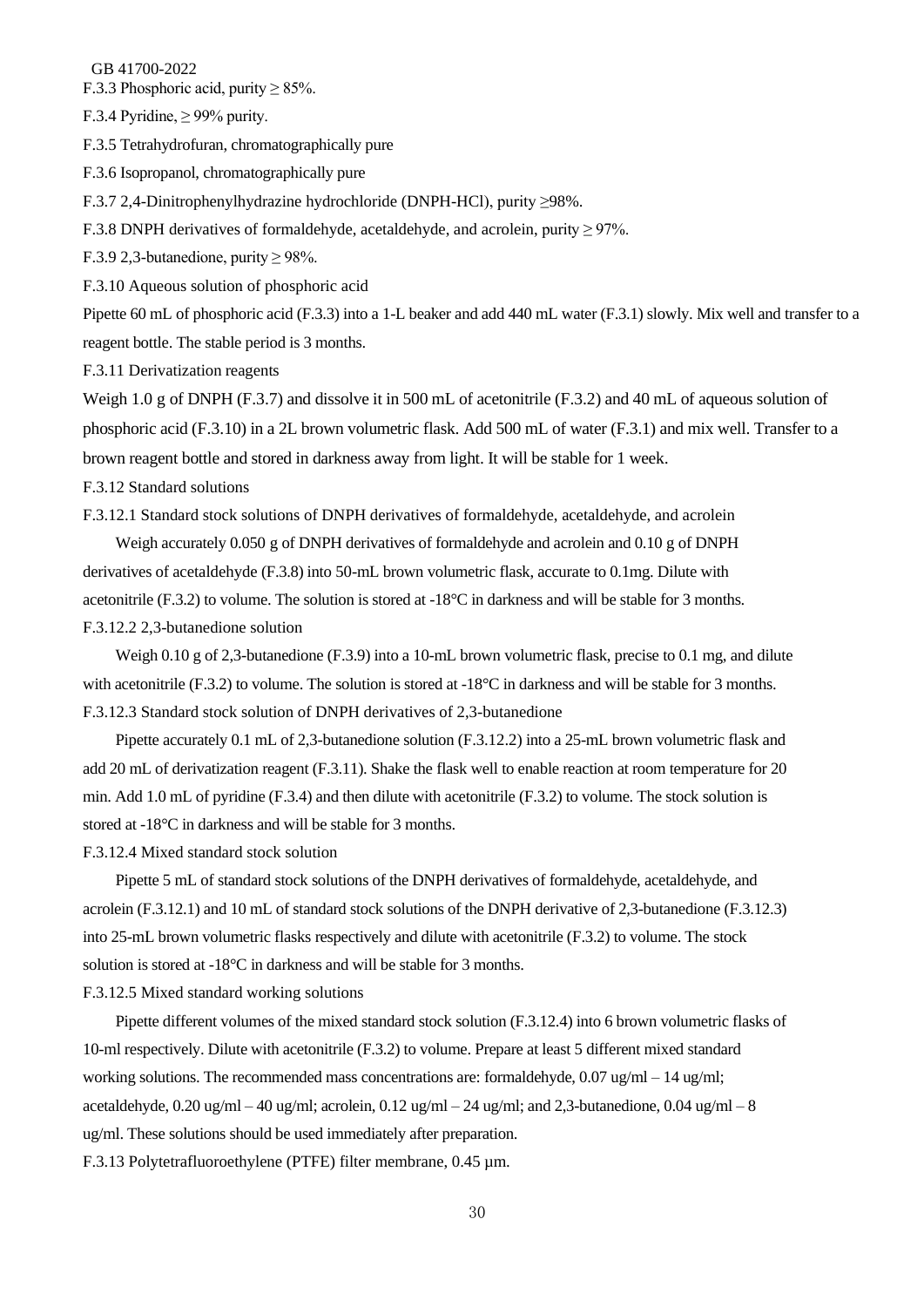#### F.4 Steps of analysis

#### F.4.1 Preparation of samples

The cartridge should be in sealed package and left for at least 12 hours in the test atmosphere for temperature balance. Rechargeable e-cigarettes should have their batteries fully charged prior to testing.

If the gas inlet is adjustable, open it fully. For e-cigarette samples with adjustable power, use the maximum power of the e-cigarette.

F.4.2 Preparation for emission trapping

Pipette 25.0 mL of derivatization reagent (F.3.11) into each trap (F.2.4). Connect two traps (F.2.4) in series between the e-cigarette holder and the trapping device (see Fig F.2 for the connection method). The vaping machine is set up in accordance with the requirements set out in Annex D and check out for leaks and verify vaping volume, then insert the samples into the e-cigarette holder.



- 1- Electronic cigarettes;
- 2- E-cigarette holder;
- 3- Connection tubes;
- 4- Traps;
- 5- Trapping device;
- 6- Vaping unit.

Fig F.2 Schematic diagram of vaping connections of e-cigarettes

F.4.3 Emission trapping and treatment

F.4.3.1 E-cigarettes using e-liquid

Vape 50 puffs. After vaping, remove the trap (F.2.4) and let it stand for 20 min. Pipette 5 mL of the trapping solution from each trap (F.2.4) to a 20 mL brown flask; add 0.5 mL of pyridine (F.3.4); dilute with acetonitrile (F.3.2) to the scale and shake well; have it filtered on a PTFE membrane (F.3.13) and place it in a chromatography vial for measurement.

F.4.3.2 E-cigarettes using solid e-atomization materials

The vaping process begins after the warm-up is complete. Vape 4 cartridges. The number of puffs per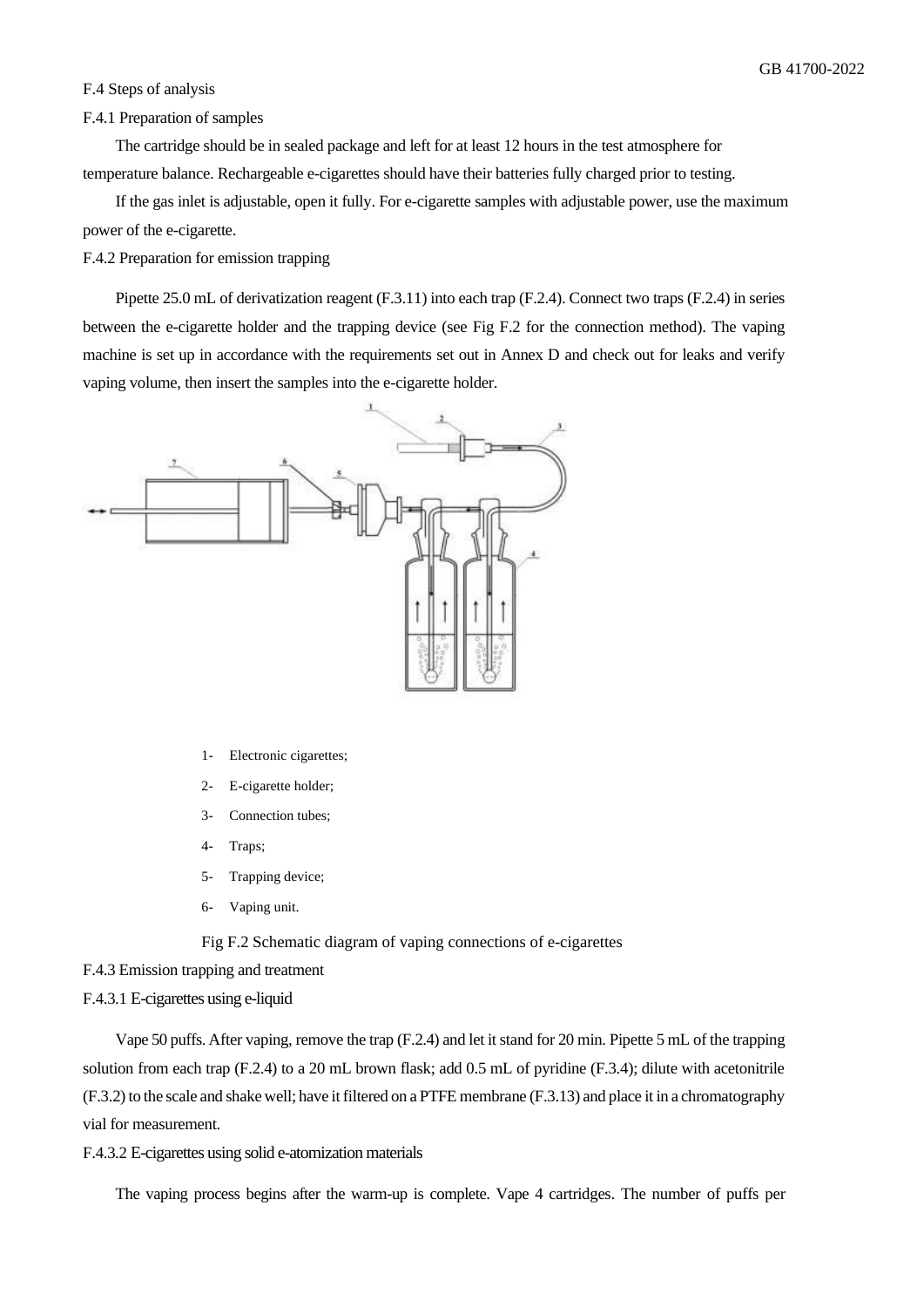cartridge is determined according to the heating time of the e-cigarette (the time between the completion of the warm-up and the cessation of heating) and calculated using the following equation (F.1):

$$
n = \frac{t-3}{30} + 1
$$
 (F.1)

where,

n – number of puffs in integer values from the calculation;

 $t$  – heating time in seconds (s).

After vaping, remove the trap (F.2.4) and let it stand for 20 min. Pipette 5 mL of the trapping solution from each trap (F.2.4) to a 20 mL brown flask; add 0.5 mL of pyridine (F.3.4); dilute with acetonitrile (F.3.2) to the scale and shake well; have it filtered on a PTFE membrane (F.3.13) and place it in a chromatography vial for measurement.

#### F.4.4 Blank test

Repeat the steps of F.4.3 without adding samples to perform the blank test. For each batch of samples, one blank sample should be prepared.

F.4.5 Conditions of high-performance liquid chromatography

The following analytical conditions are available for reference. The applicability should be verified before other conditions are used.

- Chromatographic column: C18 column, [150 mm (length) × 2.1 mm (inner diameter), 2.7 µm (particle size)] or equivalent;

- Mobile phase A: water-acetonitrile-tetrahydrofuran-isopropanol (63-27-9-1);
- Mobile phase B: water-acetonitrile-tetrahydrofuran-isopropanol (40-58-1-1);
- Mobile phase C: acetonitrile;
- Column temperature: 30℃;
- Flow rate: 0.3 mL/min;
- Injection volume: 2 μL;
- Gradient: see Table F.1;
- Detector: UV or diode array detector, sensitive to 365-nm light.

| Time (min) | Mobile phase A (%) | Mobile phase B (%) | Mobile phase $C$ (%) |
|------------|--------------------|--------------------|----------------------|
|            | 95                 |                    |                      |
|            | 95                 |                    |                      |
|            |                    | 30                 |                      |
|            |                    |                    |                      |
|            | 40                 | 60                 |                      |
| 1 ^        |                    | 100                |                      |
| 1 ລ        |                    |                    | 100                  |
|            |                    |                    | 100                  |

Table F.1 Elution gradient during high-performance liquid chromatography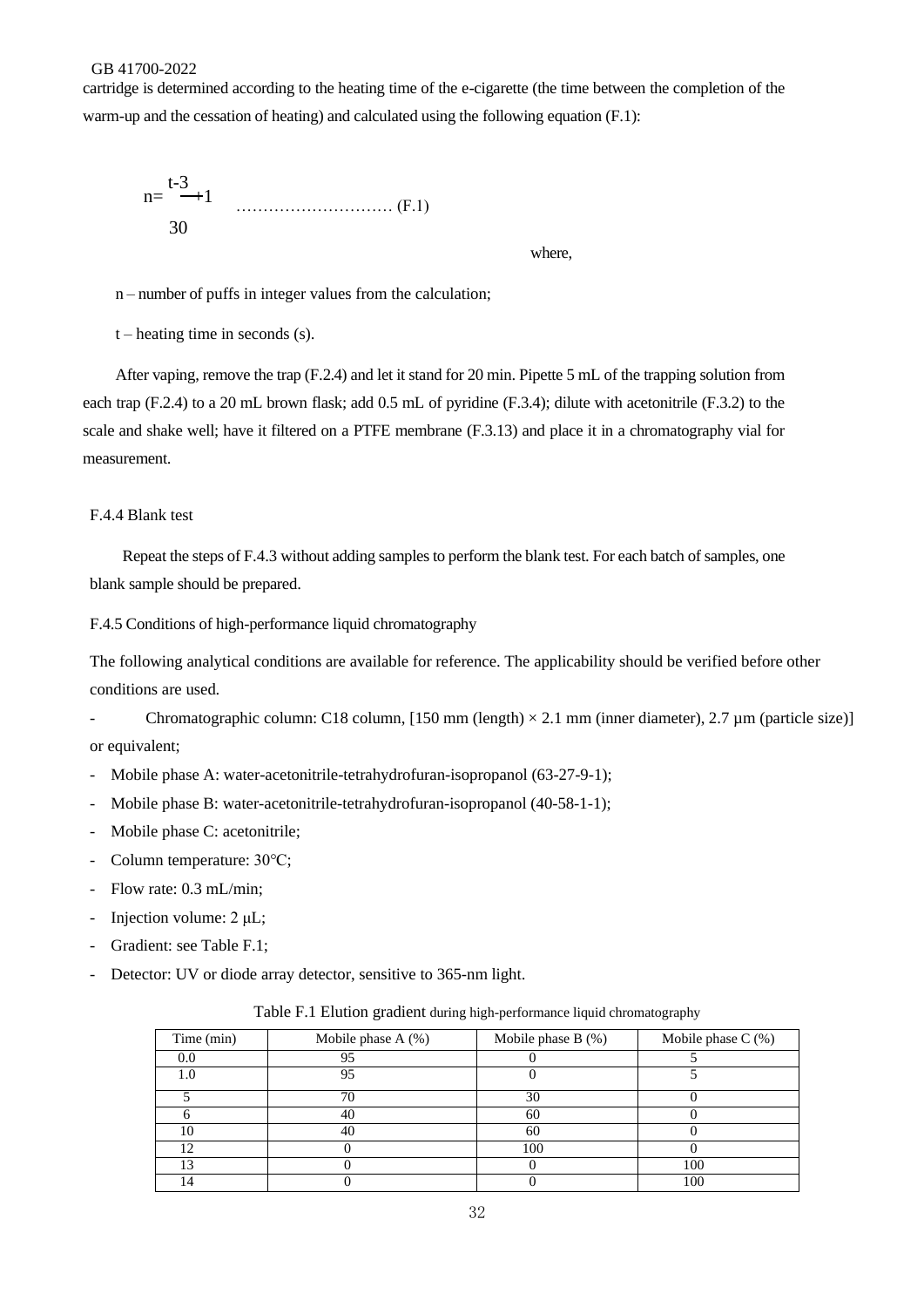F.4.6 Drawing of standard working curves

The mixed standard working solutions (F.3.12.5) are determined by using the conditions of high-performance liquid chromatography (F.4.5). The standard working curve is developed based on the peak area of the target compound and its concentration.

After every 20 samples are measured, a standard working solution with medium concentration should be added; if the measured value differs from the original value by more than 5%, the whole standard working curve should be re-created.

F.4.7 Sample determination

Sample solutions (F.4.3) are determined by using the conditions of the high-performance liquid chromatographic analysis (F.4.5).

Each sample should be tested 3 times in parallel.

F.5 Calculation and presentation of the results

The amount of formaldehyde, acetaldehyde, acrolein, and 2,3-buranedione in e-cigarette emissions are calculated using the following equation (F.2):

$$
X = \frac{(C - C_0) \times V \times 5}{N}
$$
 (F.2)

where

X: the amount of target compound released in each puff of electronic cigarette emissions ( $\mu$ g);

C: the determined mass concentration of the target compound in sample solution (μg/mL);

C<sub>0</sub>: the determined mass concentration of the target compound in the blank test ( $\mu$ g/mL);

V: constant volume of the sample solution (mL);

N: total number of puffs.

The arithmetic mean of three parallel measurements is used as the final result, accurate to 0.01  $\mu$ g.

F.6 Recovery, detection limit, and quantification limit

The recovery, detection limit, and quantification limit of this method are listed in Table F.2.

| Compound        | Recovery % | Detection limit µg | Quantification limit µg |
|-----------------|------------|--------------------|-------------------------|
| Formaldehyde    | 92.7-103.0 | 0.004              | 0.012                   |
| Acetaldehyde    | 95.5-101.5 | 0.008              | 0.027                   |
| Acrolein        | 95.6-106.8 | 0.006              | 0.021                   |
| 2,3-Butanedione | 93.9-98.9  | 0.006              | 0.021                   |

Table F.2 Recovery, detection limit, and quantification limit of this method

F.7 Reporting of the tests